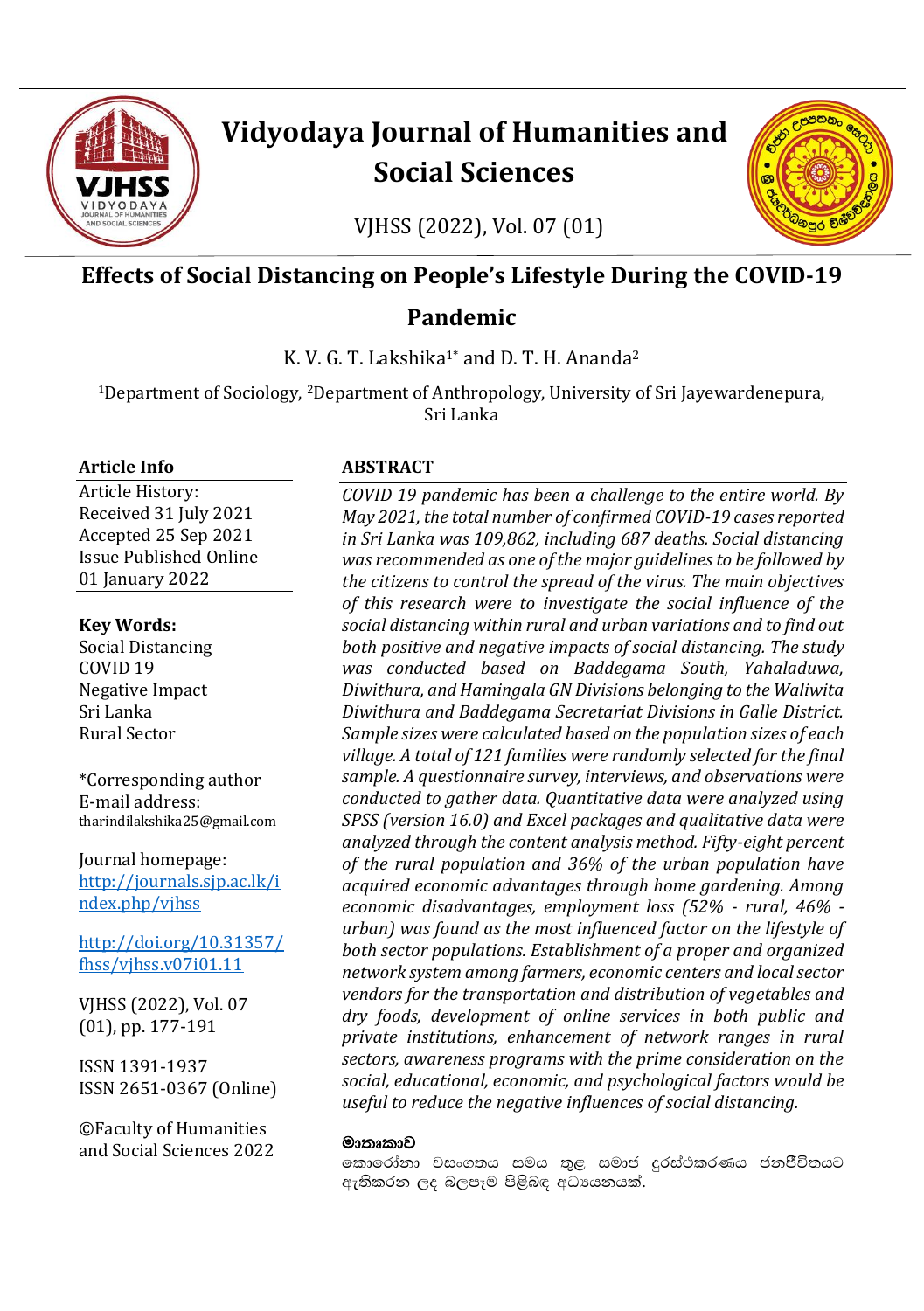# 1. හැඳින්වීම

කොරෝනා පවුලේ නව සාමාජිකයෙකු ලෙස Covid 19 මෛරස වහාප්තිය ආරම්භ විය. ලතින් භාෂාවෙන් `ඔටුන්න' යන අර්ථය ඇති කොරෝනා  $(Covid 19)$  යන නාමය එහි මතුපිට ඇති ඔටුන්නක් වැනි උල් හැඩය නිසා ලැබී ඇත (කුලතුංග, 2020). හේතුවක් නිශ්චිතව හඳුනානොගත් නියුමෝනියා වසංගත (ශ්වසනමය) රෝග තත්ත්වයක් මුල්වරට 2019 දෙසැම්බර් 31 වන දින චීනයේ හුබෙයි පළාතේ වුහාන් නගරයෙන් වාර්තා වූ අතර එය නව මිකාරෝනා මෛරසය ලෙස පසුව නම් කරන ලදි (Timeline: WHO's COVID-19 response, 2021). 2020 ජනවාරි 20 වන දින ලෝක සෞඛා සංවිධානය විසින් මිනිසාගෙන් මිනිසාට මෙම රෝගය සම්පේෂණය වන බව තහවුරු කරන ලද අතර මෙම රෝගය ජාතාහත්තර සෞඛා පිළිබඳ මහජන හදිසි අවස්ථාවක් ලෙසද පුකාශයට පත් කරන ලදි (Country & Technical Guidance -Coronavirus disease (COVID-19), 2021).

 $Covid$   $19$  මෛරසය ලොව පරා වාහුප්ත වෙමින් පවතින අතර ලොව සියලු රටවලින් මිලියන 200 කට වැඩි රෝගීන් සංඛාගවක් වාර්තා වී ඇත. කොවිඩ් මරණ අනුපාතය ඉතා ඉහළ අගයක් ගත් රටවල් පිළිවෙළින් ඇමරිකාව (මරණ 602804+), බසීලය (මරණ 524 417+) සහ ඉන්දියාව ( මරණ 402,728+) සඳහන් කළ හැක. කොවිඩ් හේතුවෙන් ලොව පුරා මිලියන 5 කට ආසන්න මරණ පුමාණයක් වාර්තා වී තිබේ (WHO Coronavirus (COVID-19) Dashboard, 2021). මේ වන විට කොවිඩ් වෛරසයේ විවිධ පුභේද හඳුනාගෙන ඇති අතර එය පුථමයෙන් හැඳින්වුයේ එම පුභේද ආරම්භ වූ රටවල්වල නම් වලින් වන අතර පසුව එහිදී එම රටවල් අපකීර්තියට පත්වන බැවින් කොවිඩ් පුභේද හැඳින්වීමට ගුීක පද යොදාගෙන ඇත. එම පුභේදවලට උදාහරණ වශයෙන් *ඇල්ෆා, බීටා, ගැමා, වෙල්ටා* දැක්විය හැකිය (Worldometers, 2021). කොරෝනා වෛරසයේ විවිධ පුභේද මෙයට පෙරත් පැවති බව ඉතිහාසය තුළින් අනාවරණය වේ. 2003 වර්ෂයේ වාහප්ත වූ සාර්ස් කොරෝනා වසංගතය උරුලෑවන්ගෙන්ද, 2012 වර්ෂයේ ඇති වූ කොරෝනා වෛරසය ඔටුවන්ගෙන්ද ඇති වූවකි (මහවත්ත, 2020). වසංගත රෝග විදහා අංශය නව කොරෝනා වෛරසය සතුන්ගෙන් මිනිසාට බෝවන බව හඳුනාගත් අතර පසුව තහවුරු වූයේ මිනිසාගෙන් මිනිසාට බෝවන බවයි (World Health Organization, 2021).

ශුී ලංකාව තුළ පුථම කොරෝනා රෝගියා 2019 ජනවාරි 27 වාර්තා වූ අතර ඇය චීන ජාතික කාන්තාවකි. ඉන්පසුව කොරෝනා රෝගීන් පුමාණය කෙමෙන් ඉහළ යාම ආරම්භ වු අතර 2021 ජුනි 05 වන විට ශී ලංකාව තුළින් කොරෝනා රෝගීන් 199,254 ක් වාර්තා වී ඇත (Epidemiology Unit, 2021; Worldometers, 2021). එසේම කොවිඩ් මරණ 1656 ක් සිදුවී ඇත. මෙම පර්යේෂණයට අදාළ දිස්තිුක්කය වන ගාල්ල දිස්තිුක්කයෙන් 2021 මැයි 28 විට මරණ 100ක් වාර්තා වී වන ඇත (Epidemiology Unit, 2021). එසේම බස්නාහිර පළාත සහ මධාාම පළාතෙහි දිස්තිුක්ක හැරුණු විට ඉහළ අවදානමක් ඇති දිස්තික්කයක් ලෙස ගාල්ල දිස්තික්කයේ විශාල ආසාදිත වර්ධන අනුපාතයක් සහ මරණ අනුපාතයක් පෙන්නුම් කරයි. මේ හේතුවෙන් එන්නත්කරණ කියාවලිය ෧මම පුදේශයන්හි සිදුවෙමින් පවතී. එසේම පුදේශ කිහිපයක් හුදෙකලා කිරීම්වලටද ලක්වී ඇත. ඒ අනුව ඇල්පිටිය පොලිස් බල පුදේශයේ බටුවන්නේන, වලම්බගල යන ගුාමසේවා වසම් මෙන්ම අම්බලන්ගොඩ පොලිස් බල පුදේශයේ ගොඩහේන, තලස්ගොඩ යන ගුාමසේවා වසම්ද, හබරාදුව පොලිස් බල පුදේශයේ කොග්ගල, මීගහගොඩ, මාලියගොඩ සහ පයදිගම බටහිර යන ගුාමසේවා වසම් එලෙස හුදෙකලාවට පත් ගුාමසේවා වසම් අතරින් කිහිපයකි (Economynext, 2021).

ලෝක සෞඛා සංවිධානය විසින් දෙන ලද සෞඛා උපදේශයන්ට අනුව කොරෝනා වසංගතය මැඩලීමට නම් සෑම අවස්ථාවකදීම පුද්ගලයන් අතර 1.5 m කට වඩා දුරක් පවත්වාගැනීම වැදගත් වේ (World Health Organization, 2020). මෙම දුර පුමාණය රටින් රටට සුළු පුමාණවලින් වෙනස් වේ. කොරෝතා ආසාදනය වීමේ අවදානම මීටර එකක් තුළ 13% ලෙස ගණන් බලා ඇත. නමුත් එයින් ඔබ්බට 3%් ක් පමණි. මීටර තුනක් දක්වා වූ සෑම අමතර මීටරයක් සඳහාම අවදානම අඩකින් අඩුවන බව සඳහන් වේ. දුරස්ථකරණය මෙයට පෙර ද විවිධ වසංගත රෝගාබාධ වලදී භාවිතයට ගෙන ඇති සමාජ පාලන තත්ත්වයක් වශයෙන් දැක්විය හැකිය (රත්නායක, 2017).

2020 වර්ෂයේ අවසාන භාගය අවසානය වන විට ලෝක සෞඛා සංවිධානය  $Covid$   $19$  වෛරසයේ වාාප්තිය අවම කිරීම සහ මරණ සංඛාාව අවම කිරීම සඳහා ලොව පුරා රටවල් එන්නත්කරණය සඳහා යොමු විය යුතු බව පුකාශ කරන ලදි. ලොව විවිධ රටවල් වලින් එන්නත් නිෂ්පාදනය ආරම්භ කෙරුණු අතර එන්නත්කරණයට යොමුවුවත් සෞඛා උපදෙස් නිසියාකාරව පිළිපැදිය යුතු බව සෞඛා අංශයන්හි පිළිගැනීම විය. මුඛ ආවරණ පැළඳීම, සමාජ දුරස්ථ බව ආරක්ෂා කිරීම. නිසිලෙස සබන් හෝ විෂබීජ නාශක දියර යොදා අත් සේදීම, මෙම සෞඛායෙ උපදෙස් අතර විය (Epidemiology unit, 2021). ඒ අතරින් සමාජ දුරස්ථ භාාවය ඒ ආරක්ෂා කිරීම සම්බන්ධයෙන් මූලික අවදාානමක් යොමුවූයේ පුද්ගල සමීප සම්බන්ධතා මෙම රෝගය වාහප්ත වීමේදී පුධාන වු බැවිනි.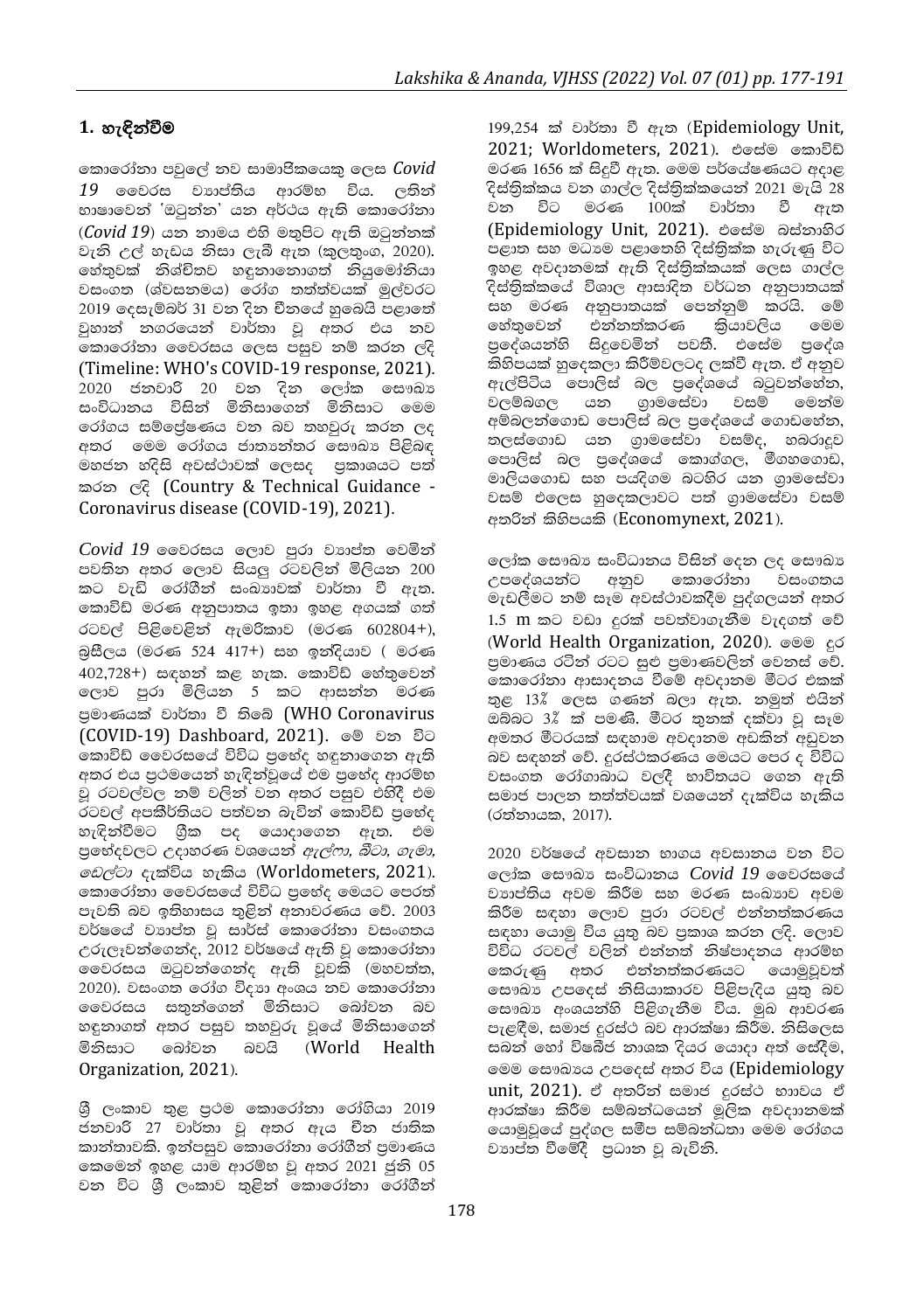ලෝක සෞඛා සංවිධානයේ උපදෙස් අනුවද මුඛ ආවරණ පැළැඳීම සහ සෑම විටම පුද්ගලයින් අතර අවම වශයෙන් මීටරයක පරතරයක් පවත්වා ගැනීම මෙම වෛරසයෙන් ආරක්ෂා වීමට සිදුකළ හැකි පියවර මේ (World Health Organization, 2020). වර්තමානය වන විට පුද්ගලයින් අතර පවත්වා ගත යුතු දුර මීටරයකට වඩා වැඩි විය යුතු බවට මත පළ වේ. 2020 මාර්තු මාසය වනවිට කොරෝනා රෝගයේ වාහප්තිය හමුවේ රට පුරා ඇඳිරිනීතිය පැණවීම, කර්මාන්තශලා, පාසල්, විශ්වවිදාහල ඇතුළු ආයතන වසා දැමීම, විශාල වශයෙන් පිරිස් රැස්වන ස්ථාන වසා දැමීම, වේගයෙන් වෛරසය වහාප්ත වූ පුදේශ හුදෙකලා කිරීම, පුද්ගලයින් නිරෝධායන මධාස්ථාන වල සහ ඔවුන්ගේ නිවෙස් වලදීම නීරෝධායනය කිරීම සිදු කරන ලදි. කොවිඩ් 19 මෛරසය ආසාදිත බවට සැක පළ කරන පුද්ගලයින් සේම ඔවුන්ගේ ආශිුතයින්ද මෙසේ නීරෝධායනය සඳහා යොමු කරන ලදි (Smith et al., 2020). පුදේශයන් හුදෙකලා කිරීමේදී එම පුදේශ වලට වෙනත් පුද්ගලයින්ට ඇතුළුවීම හෝ පිටවීම සිදුකළ නොහැකි විය. ඒ අතර තුර කොවිඩ් රෝගීන් සඳහා පුතිකාර ලබාදීමට කෙටිකලක් ඇතුළත පුතිකාර මධාසේථාන සූදානම් කරන ලදි. ඐෙබා මාර්ගෝපදේශ සම්බන්ධව නිරන්තරයෙන් මාධායෙ මඟින් ජනතාව දැනුවත් කළ අතර එමඟින් කොවිඩ් මරණ අනුපාතය අවම කරගැනීමට හැකිවිය.

මෙම සමාජ දුරස්ථකරණ උපදේශන අතර නිවසේ වල සිට වැඩ කිරීමට උනන්දු කිරීම, අන්තර්ජාල තාක්ෂණය ඔස්සේ වැඩකටයුතු වල: විශේෂයෙන් කාර්යාල කටයුතු සහ අධාාපනික කටයුතු වල නියුක්ත වීම, වැනි නව උපකුම හරහා සමාජ සම්බන්ධතා අවම කිරීමට විවිධ පියවර යොදාගැනීම මෙරට මෙන්ම ලොව බොහෝ රටවල දැකගත හැකිවූ පුවණතාවක් විය. ඒ අනුව මෙම ඉහත උපකුම/පියවර සමාජ දුරස්ථකරණය යන පුධාන විධිකුමය යටතේ ගිණිය හැකි උප විධිකුම ලෙස දැක්විය හැකිය (Smith et al., 2020).

ඔක්ස්ෆර්ඩ් ශබ්දකෝෂය සමාජ දුරස්ථකරණය නිර්වචනය කරනු ලබන්නේ *`රෝග පැතිරීම* වැළැක්වීම සඳහා ඔබ සහ අනෙක් පුද්ගලයින් අතර ආරක්ෂිත දුරක් තබා ගැනීමේ පුරුද්ද' ලෙසයි (Oxford Learners Dictionary, 2020). edeed සංකල්පය බහු ලක්ෂණ නියෝජනය කරන අතර සමාජ වාූහයත් අතර පරතරය, වෙන් කිරීම හෝ පොකුරු කිරීම සඳහා වලංගු මිනුමක් ලබා දේ (Bandyopadyay et al., 2011). එසේම මෙහිදී සමාජ දුරස්ථකරණය (Social Distancing) සහ කායික තැතිනම් භෞතික දුරස්ථකරණය (Physical Distancing) යන ලදඅංශයම අදහස් කෙරේ. සමාජීය වශයෙන් වන දුරස්ථ බව සහ අප සමීපතමයන් නෑදෑයින් සමග ඇති කරගත යුතු භෞතික දුරස්ථබව පිළිබඳව මෙහිදී ඇඟවේ. ඒ අනුව අප එදිනෙදා ඇසුරුකරන්නන් සහ සමාජීය

වශයෙන් බහුතර පිරිසක් අතරේ රෝගය ක්ෂණිකව පැතිරීමෙන් සෞඛා සේවා පද්ධතිය කඩාවැටීම සහ අනෙකුත් සමාජීය ආර්ථිකමය දුෂ්කරතා ඇතිවීම .<br>වළක්වාලීමට සමාජ දුරස්ථකරණ පියවර පුධාන<br>කොටගත් අනෙකුත් පියවර අනුගමනය කිරීම අතාවශා විය.

සමාජ දුරස්ථකරණය ලාංකික සමාජයට නව සංකල්පයක් නොවේ. අතීතයේදී ඇති වූ පැපොල, සරම්ප වැනි බෝවන රෝග වළක්වා ගැනීමට රෝගීන් වෙන් කර තැබීමට වෛදාවරුන් විසින් උපදෙස් ලබාදෙන ලදි (එදිරිසිංහ, 2017). බෝවන රෝගයක් පැතිරෙන යම් අවස්ථාවක අතීතයේ සිට රෝගීන් වෙන් කර තබන ලද අතර නිවැසියන් විශේෂයෙන්ම මෙවැනි බෝවන රෝග වෙරස සම්බන්ධයෙන් කියා කළ යුතු ආකාරය පාරම්පරික දැනුමෙන් උගත් අය විය (රත්නායක, 2017; Ananda & Ali, 2022).

සමාජ දුරස්ථකරණය මඟින් රෝග වාාප්තිය අවම කිරීමට සමත් වුවද මේ හේතුවෙන් මිනිසුන්ට වෙනත් බලපෑම් ඇති විය. ඇතැම් විටෙක එහි බලපෑම් ධනාත්මක වූවත් තවත් විටෙක සෘණාත්මක වනු දැකිය හැකි විය. එබැවින් එම ලදඅංශය කෙරෙහිම අවධානය යොමු කිරීම හා සෘණාත්මක හේතුසාධක මගින් ජනතාවට ඇති කරන බලපෑම අවම කිරීමට පියවර ගැනීමත් වැදගත් ය. මූලික වශයෙන් කොරෝනා වාාප්තිය අවම කිරීම සඳහා හඳුන්වා දුන් සමාජ දුරස්ථකරණ පුතිපත්ති හේතුවෙන් මිනිසුන් එදිනෙදා සාමනා ජන ජීවිතයෙන් දුරස්ව එක් ස්ථානයකට සීමා විය. කොරෝනා මෛරසයත් සමඟ මෙම තත්ත්වයට මුහුණදුන් චීන වැසියකු පුකාශ කරන්නේ "වසා දැමීමෙන් පසු අපගේ සමාජ ජීවිතය හුදෙක් පවුලේ සාමාජිකයින් දක්වා හැකිලී ගොස් ඇත" යනුවෙනි (කුලතුංග, 2020). මෙය සැබෑ තත්වයකි කුඩා දරුවන්, තරුණයින් ඇතුලු සියලු වයස් මට්ටම් වලට අයත් පුද්ගලයින්ගේ සමාජ සබඳතා මේ ඔස්සේ දැඩි ලෙස පුද්ගලයින් දෙදෙනෙකු හෝ ඉතා සුලු පිරිසකට සීමා විය. එදිනෙදා කාර්යබහුල ජීවිතයෙන් මිදී පවුලේ අය සමඟ කටයුතු කිරීමට අවස්ථාව විවර වීම ධනාත්මක ලක්ෂණයක් ලෙස සැලකිය හැකි වුවත් අනෙක් අතට සැලකියයුතු කාලයක් මෙම ජීවන කුමය පවත්වාගෙන යාම මානසික වශයෙන් පීඩාකාරී වේ.

මෙම සමයේදී රැකියාවන්හි පෙර මෙන් නියුක්ත වීමට නොහැකිවීම නිසා මාර්ගගත කුමයට අනුව එම කටයුතු නිවසේ සිට සිදුකිරීමට හැකිවීම හරහා පවුලේ සාමාජිකයින් සමඟ සබඳතා පවත්වමින් රැකියාව සමබර අයුරින් කරගෙන යාමට මෙන්ම රැකියාවට යාම සඳහා වැය වන පුවාහන වියදම් ඉතිරි කරගැනීමටද හැකිවිය. සිසුන් හට තරඟකාරී අධාහපන රටාවෙන් බැහැර වීමටත් හැකි විය. මෙම වසංගත සමයේදී සමාජය තුළ විශේෂයෙන් නව සොයාගැනීම් සඳහා වැඩි නැඹුරුවක් දැකගත හැකි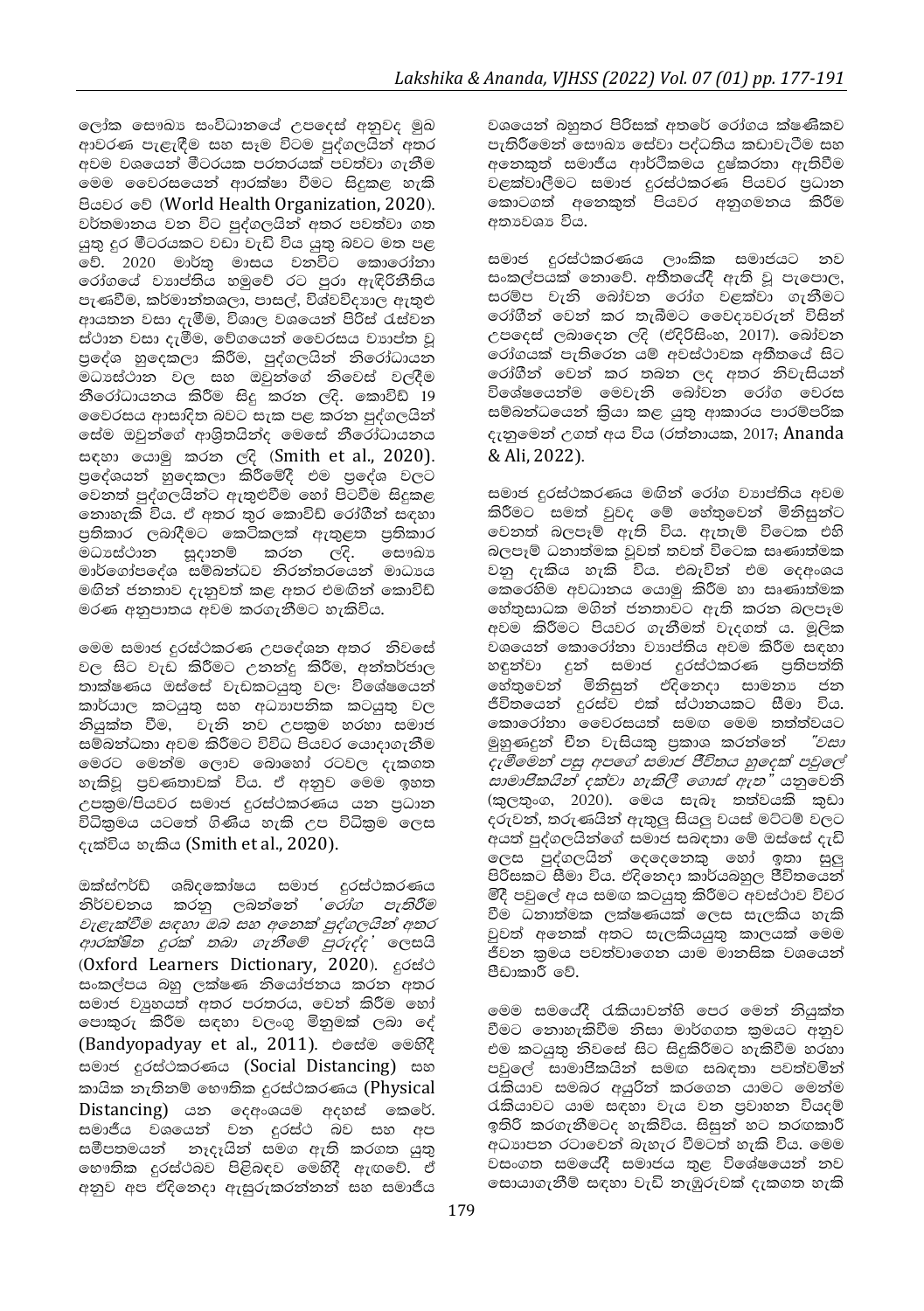විය. එයට හේතුව විවේක කාලය ගෙවාදැමීම සඳහා මිනිසුන් විවිධ උත්සාහයන් දැරීමෙහි පුතිඵලයකි. එසේම සෞඛා ක්ෂේතුයන්ට වැදගත්වන නව නිපැයුම් රාශියක් බිහිකිරීමට හැකිවිය.

තවදුරටත් දුරස්ථ නීතියත් සමඟ පුචණ්ඩකාරී අපරාධ සංඛාහව ලොව පුරා සැලකිය යුතු ලෙස පහත වැටීම සමාජයේ සිදු වූ ධනාත්මක වෙනසකි. එනම් 2019 මාර්තු 15න් පසු ලොස් ඇන්ජලීස්හි අපරාධ සංඛාගව 30%කින් අඩු වී ඇත (Scott et al.,  $2021$ ), කොරෝනා වසංගතය හේතුවෙන් ඇතිකළ සමාජ දුරස්ථකරණ කියාදාමයන්හි ධනාත්මක බලපෑමක් ලෙස Covid 19 වසංගතය සමඟ බටහිර කියාකලාපයන් බැහැර වු අතර ලාංකික සංස්කෘතික .<br>අංග කරළියට පැමිණියේය. ඒ අනුව සිපවැළඳ ගැනීම්වලට ඉඩකඩ නොලැබුණු අතර ලද අත් එක්කොට ආචාර කරන්නට ජනතාව හුරු විය. එයට පාදක වූයේ වෛරස බෝවත්තේ වෛරසය සහිත ජීවි, අජීවි පෘෂ්ට ස්පර්ශය මඟින් වීමයි (අමරදාස, 2014).

මිනිසුන්ගේ නිවසින් බැහැර කියාකාරකම් අඩු වීම නිසා පුවාහනය අවම විය (Carrington, 2020). එය ස්වභාවධර්මයට යහපත් ආකාරයෙන් බලපෑම් කර තිබේ. එසේම දේශගුණික විශේෂඥයින් අනාවැකි පළ කරත්තේ දෙවන ලෝක යුද්ධයෙන් පසු කිසි දිනෙක නොදුටු ආකාරයෙන් හරිතාගාර වායු විමෝචනය අඩුවීමට ඉඩ ඇති බවයි (Zambrano, 2020). ඒ අනුව මිනිසුන්ගේ කියාකාරීත්වය මඟින් පරිසරයට පිටකරන අහිතකර විෂ වායු අවම වු නිසා පරිසරයට හිතකර තත්ත්වයක් ඇති විය. Bell and Hatoun යන අයගේ අධායනයන්ට අනුව සමාජ දුරස්ථකරණ කියාදාම ඇතිකළ පසු ළමාවියේ දරුවන් බෝවන රෝගයන්ට ලක්වීමේ අඩුවක් දැකගත හැකිවී ඇත (Bell et al., 2020). එම අධායනයෙහි සඳහන් වන පරිද්දෙන් කුඩා දරුවන් අතර රෝග වාහප්තිය පෙර බහුලව දැකගත හැකි වූවත් මෙම අවධියේදී පාසල් වසා දැමීම් හේතුවෙන් බෝවන රෝගයන්ට නිරාවරණය වීම අඩු වී ඇත (Bell et al., 2020).

කොරෝනා වසංගතය හේතුවෙන් ඇතිකළ සමාජ දුරස්ථකරණ පුතිපත්ති හේතුවෙන් මිනිසුන් විශාල වශයෙන් සෘණාත්මක බලපෑම්වලට නිරාවරණය විය. සමාජ දුරස්ථකරණ නීතිය ලාංඉක්ය ජනතාවට නවමු අත්දැකීමකි. සාමූහික ජීවන රටාවකට හුරුව සිටි ජනතාවට හදිසියේ ඇතිකළ නව වෙනස සමඟ සමාජ සබඳතාවලින් මුළුමනින්ම ඈත් වීමට මෙන්ම ජීවතෝපාය මාර්ගවලින් ඇත්ව සිටීමට සිදුවී ඇත (Smith et al., 2020). මෙම *Covid* තත්ත්වය මත ගෝලීයව ආර්ථික මාර්ග අහිමි වූවන් මිලියන 195 කට ආසන්නය (Nicola et al., 2020). මැන්චෙස්ටර් විශ්ව විදහාලයේ Mike Addleman දක්වන පරිදි රැකියා අහිමිවීමෙන් විශාලතම බලපෑම අත්විඳ ඇත්තේ අඩු වැටුප් සහිත හෝ අනාරක්ෂිත රකියාවල නියුතු පුද්ගලයින් ය (Addelman, 2020). එසේම මොවුන් මේ තුළින් මානසිකව සහ චිත්තවේගාත්මක බිඳ වැටීම්වලට ලක් වී ඇත. එමඟින් කාංසාව, සුඑ මානසික අවපීඩනය වැඩි කරන බවත් හෙළි වී ඇත. ශී ලංකාව තුළද කුලී ශුමිකයින් සිදුකරනුයේ දෛනිකව චේතන උපයන රැකියාවන් බැවින් ඔවුන් මෙම කියාමාර්ග මත විවිධාකාර ආර්ථික අපහසුතා වලට තිරාවරණය වී ඇත. එසේම මධාාම පන්තියේ ජනතාවටද ආදායම් මාර්ග නොමැතිකමින් ගැටලු රැසකට මුහුණපාන්නට සිදුවී ඇති ආකරය දැකිය හැකිය.

මෙම වෛරසයෙහි වාාප්තිය අවම කිරීමට ඇඳිරි නීතිය පැණවූ අතර එහිදී මිනිසුන් තමන්ට අවශා භාණ්ඩ හා සේවා ලබාගැනීමට වෙළෙඳසැල් අසල දිගු පෝලිම්වල රැඳෙන්නට විය. එහිදී සමාජ දුරස්ථකරණය පවත්වා ගැනීම සිදු කළ යුතු බැවින් භාණ්ඩ මිලදී ගැනීම සඳහා විශාල කාලයක් ගත කිරීමට සිදුවී ඇත. එසේම මෙම සමයේ ගෘහස්ථ හිංසනය ඉහළ යාම ඉතාමත් ඛෙදනීය බලපෑමකි (Shukman, 2020). ඒ අනුව බිතානායේ ජාතික ගෘහස්ථ හිංසා උපකාරක සේවය වෙත දුරකථන ඔස්සේ ලැබෙන පැමිණිලි 25% කින් ඉහළ ගොස් ඇත (Shukman, 2020). මීට අමතරව කොවිඩ් වෛරසය හේතුවෙන් ඇතිකළ සමාජ දුරස්ථකරණය අධාහපන ක්ෂේතුය කෙරෙහි සෘණාත්මක ලෙස බලපා ඇති බව අනාවරණය වේ. එනම් රටවල් සියයකට අධික සංඛාගවක අධාගපන ආයතන වැසීම නිසා ඉගෙනුම ලබන සිසුන් මිලියන 900 කට ආසන්න සංඛාගවක් පීඩාවට පත්ව ඇති බව යුතෙස්කෝ ගණන් බලා ඇත (Donelly et al.,  $2021$ ).

සමාජ දුරස්ථකරණ කියාදාමයන් කියාත්මක වීමත් සමඟ සංචාරක කර්මාන්තය, ආනයන අපනයන ක්ෂේතු හා ගුවන් සේවා යන ක්ෂේතු දැඩි ලෙස පීඩාවට පත් විය (Smith et al., 2020). විදෙස් රටවල සංචාරකයින්ට මෙරටට පැමිණීම තහනම් වීමද එයට හේතු විය. ඒ අනුව එම ක්ෂේතුයන්හි රකියා කරන්නන්ට රැකියා අහිමි වීමද විශාල ගැටලුවකි. සමාජ දුරස්ථකරණ පුතිපත්ති හේතුවෙන් කුඩා දරුවන්, නව යොවුන් වියේ පසුවන්නන්, වැඩිහිටියන් දැඩි මානසික බලපෑමකට ලක් වූ අතර එය ඉතා තීරණාත්මක වුවද නොසලකා හැර ඇත.  $Covid$  19 මඟින් සාමානා ජනතාව අතර " කොරෝනාෆෝබියා" (කොරෝනා සම්බන්ධ මහජන බිය) නම් මානසික තත්ත්වය ඇති වන බවද සොයාගෙන තිබේ (Nicola et al., 2020).

කොරෝනා වසංගතය සමඟ ඇතිකළ සමාජ දුරස්ථකරණය දේශීය සහ ගෝලීය වශයෙන් සමාජ, ආර්ථික, සංස්කෘතික, අධාපනික, ආගමික සහ පාරිසරික ආදී සෑම අංශයක් කෙරෙහිම බලපෑ අතර ඒ හේතුවෙන් සාමානා ජන ජීවිතය තුළ විශාල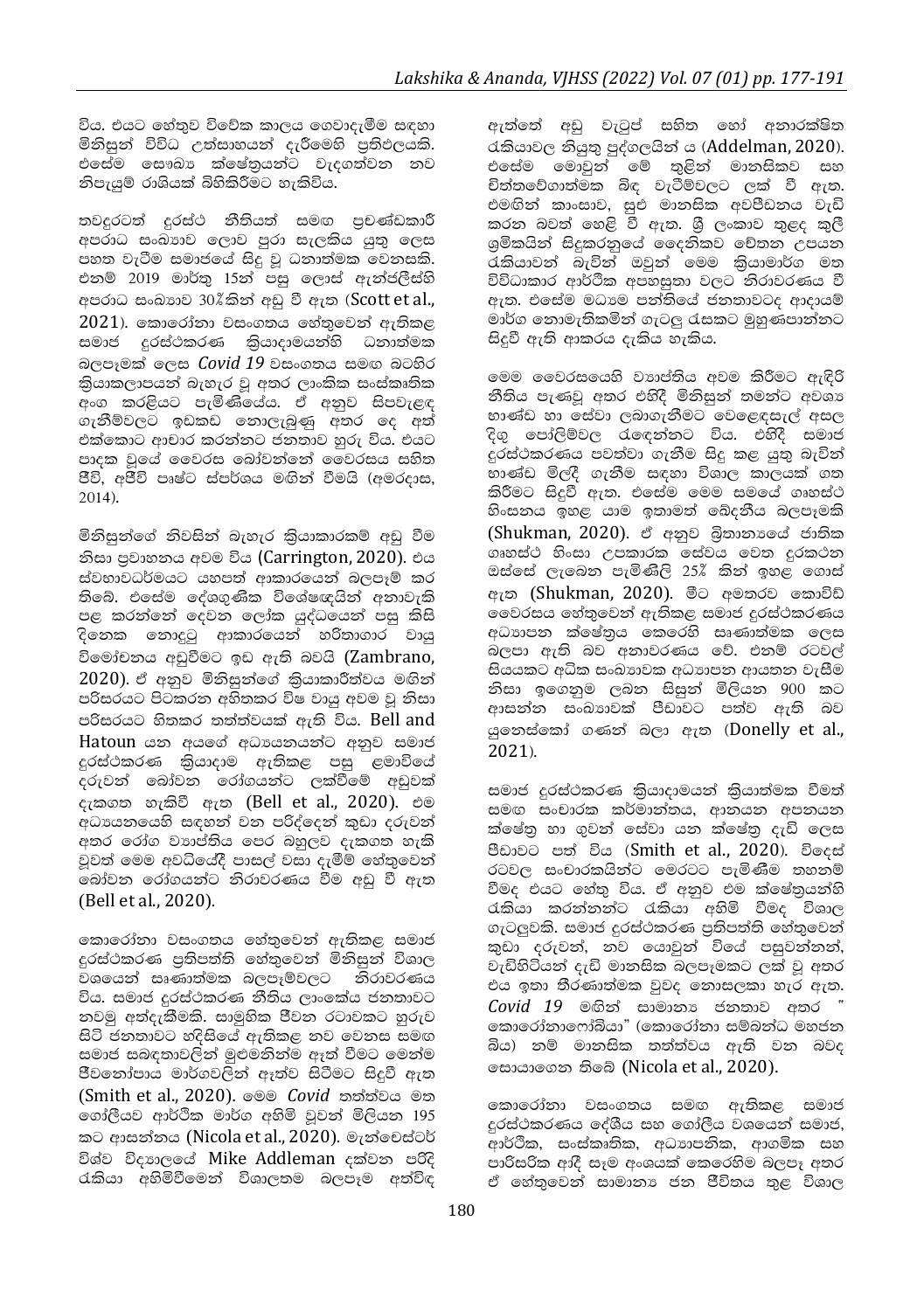වෙනස්කම් ඇති විය. එම බලපෑම් විටෙක යහපත් වු අතර තවත් විටෙක අයහපත් විය. විශේෂයෙන් ලංකාවට අදාළව මෙම නව තත්වය සම්බන්ධයෙන් පර්යේෂණ හිඩැසක් ගොඩනැගී ඇති පසුබිමක මෙම අධායනය හරහා ගුාමීය සහ නාගරික පරිසරය තුළ කොරෝනා රෝගයෙන් ආරක්ෂා වීම සඳහා රජය මඟින් හඳුන්වාදූන් සමාජ දුරස්ථකරණ රීතීන් සාමානා ජනජීවිතයට කරන ලද ධනාත්මක සහ සෘණාත්මක බලපෑම කවරාකාරද යන්න පිළිබඳව අවධානය යොමුකරනු ලැබීය.

ඒ අනුව සමාජ දුරස්ථකරණ කිුයාවලිය සාමානා ජන ජීවිතයට සෘණාත්මක බලපෑමක් ඇති නොවන ලෙස කියාත්මක කළ හැක්කේ කේසේද ? යන පර්යේෂණ ගැටලුව මත පිහිටා මෙම අධායනය සිදු කරන ලදි.

කොරෝනා වසංගත තත්ත්වය පාලනය කිරීමේ පුධාන කුමයක් ලෙස ශීු ලංකා රජය විසින් කියාත්මක කළ සමාජ දුරස්ථකරණයේ ධනාත්මක සහ සෘණාත්මක සමාජීය බලපෑම් පිළිබඳව අධායනය යන පුධාන අරමුණ මත පිහිටා පර්යේෂණ සිදු කරන ලදි. අතර මීට අමතරව,

- සමාජ දුරස්ථකරණයට ගුාමීය හා නාගරික ජනතාව මුහුණ දුන් ආකාරය අධායනය,
- සමාජ දුරස්ථකරණය හේතුවෙන් ගුාමීය හා නාගරික ජනජීවිතයට ඇතිකළ සෘණාත්මක බලපෑම් අවම කිරීමට ගතහැකි පියවර අධායනය,



රූපසටහන 1. පර්යේෂණ රාමුව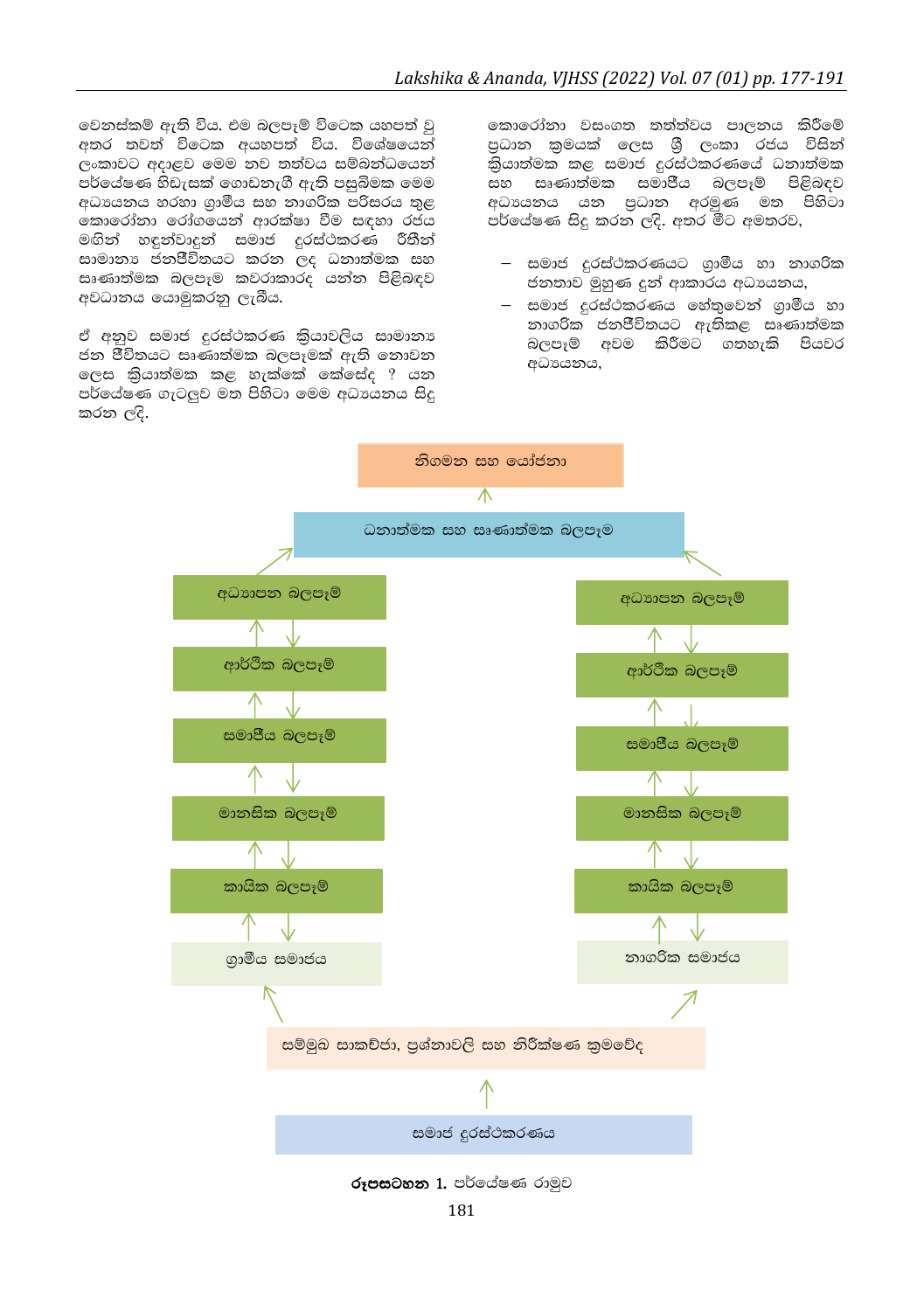– අනාගතයේ මෙවැනි තත්ත්වයක් අභිමුව මදෙනික කටයුතු පවත්වාගෙන යා යුතු ආකාරය පිළිබඳව යෝජනා ඉදිරිපත් කිරීම,

ආදි සුවිශේෂී අරමුණු මත ද පදනම්ව පර්යේෂණය මෙහෙයවන ලදි.

## 2. පර්යේෂණ කුමවේදය

මෙම පර්යේෂණය ගුණාත්මක සහ පුමාණාත්මක පර්යේෂණ දෙවර්ගයටම අයත් මිශු පර්යේෂණය වර්ගයට ඇතුලත් වන පර්ලය්ෂණයකි. මෙම පර්යේෂණයේ අධාපයන පුදේශය ලෙස තෝරා ගනු ලැබුයේ සමාජ දුරස්ථකරණයේ බලපෑම්වලට ලක් වූ දකුණු පළාතේ, ගාල්ල දිස්තිුක්කයේ -<br>වැලිවිටිය-දිවිතුර පාලේශීය ලේකම් කොට්ඨාසයේ<br>ගුාමසේවා වසම් ද්විත්වයක් හා බද්දෙගම පාලේශීය ලේකම් කොට්ඨාසයට අයත් ගාමසේවා වසම් ද්විත්වයකි.

ඒ අනුව වැලිවිටිය-දිවිතුර පුාදේශීය ලේකම් කොට්ඨාසයෙන් 193 දිවිතුර හා 193 ඩී හාමිංගල ගාමසේවා වසම් තෝරාගැනුණි. එම ගුාමසේවා වසම් තෝරා ගැනීමට හේතු වන්නේ එම ගුාමසේවා වසම් ගුාමීය පසුබිමක් නියෝජනය කිරීමයි.



#### රූපසටහන 2 අධායන පුදේශ, එම එක් එක් පුදේශ වල ජනගහනය සහ නියැදිය

බද්දෙගම පාදේශීය ලේකම් කොට්ඨාසයට අයත් බද්දෙගම උතුර සහ 186 බී යහලදුව යන ගාමසේවා ිසම් තෝරා ගන්නා ලදි. මෙම ගුාමසේවා වසම්<br>ලදක නාගරික කලාප වලට අයත් නාගරික ලක්ෂණවලින් සමන්විත පුදේශ වේ. මෙම ගුාමසේවා වසම්හි ජනතාව බහුතරයක් වාහපාරික, කර්මාන්ත ආශිත රැකියාවන්හි නිරත වේ. මෙම අධායනය සඳහා පුදේශ දෙකක් තෝරාගැනීමට හේතු වන්නේ

ගුාමීය, නාගරික විවිධත්වය තුළ මිනිසුන් සමාජ දුරස්ථකරණ කියාදාමයන්ට මුහුණ දුන් ආකාරය සන්සන්දනාත්මකව හඳුනාගැනීමේ පහසුව මත පිහිටා ය.

ඒ අනුව නාගරික කලාප ලෙස ගැනෙන 184 බද්දෙගම උතුර සහ 186 බී යහලදූව යන ගුාමසේවා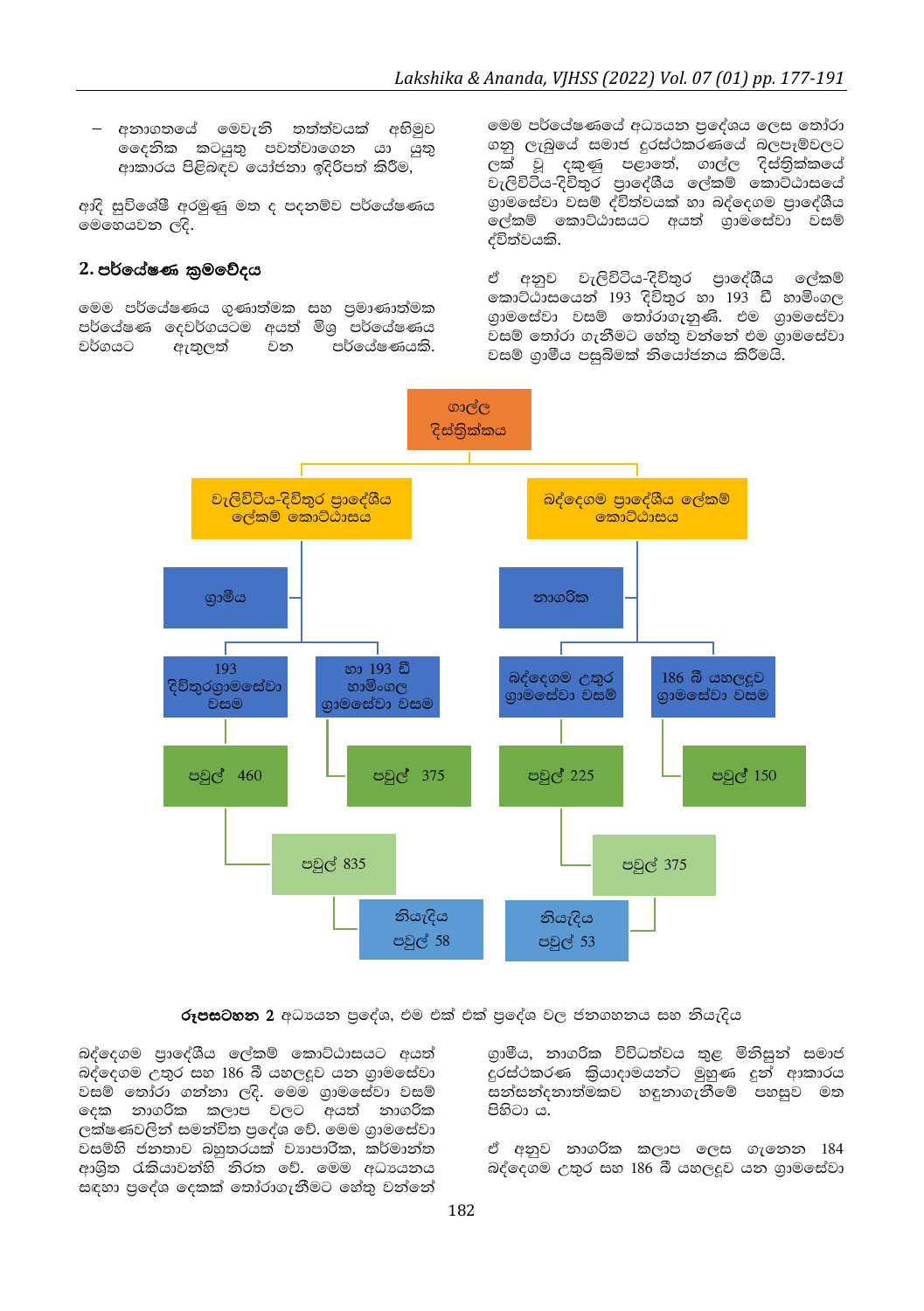වසම් දෙකෙහි අධාපයන ඒකක ලෙස සැලකූ පවුල් සංඛාහව මෙසේය.

184 බද්දෙගම උතුර මුළු පවුල් ගණන = 225 186 බී යහලදුව මුළු පවුල් ගණන = 150 සම්පූර්ණ පවුල් ගණන  $= 375$ 

එසේම වැලිවිටිය-දිවිතුර පුාදේශීය ලේකම් කොට්ඨාසයට අයත් 193 දිවිතුර හා 193 ඩී හාමිංගල ගුාමසේවා වසම්වල පවුල් ඒකක ගණන මෙසේ දැක්විය හැකිය.

| 193 දිවිතුර මුළු පවුල් ගණන    | $= 460$ |
|-------------------------------|---------|
| 193 ඩී හාමිංගල මුළු පවුල් ගණන | $= 375$ |
| සම්පූර්ණ පවුල් ගණන            | $= 835$ |

රූපසටහන 1 අනුව සමස්ථ පවුල් ඒකක පුමාණය සමස්ත ජනගහනය ලෙස ගත් කළ 1210 කි (835+375). මෙම සමස්ත ජනගහනයෙන් (1210) සම්භාවිතා නියැදීම් කුමයක් වන අහඹු නියැදීමේ කුමය යටතේ පවුල් 121 ක් (ගුාමීය පවුල් 58 ක් සහ නාගරික පවුල් 53) තෝරාගෙන දත්ත ඒකරාශී කිරීම සිදු කරන ලදි. දත්ත ඒකරාශී කිරීම සඳහා පුාථමික මූලාශුය සහ ද්විතීයික මූලාශුය භාවිත කරන ලද අතර පුාථමික දත්ත ඒකරාශී කිරීම සඳහා පහත කුමවේදයක් භාවිත කරන ලදි.

- සම්මුඛ සාකච්ජා කුමය ගුාමීය හා නාගරික දත්ත දායකයින් 5 බැගින් 10 කු සම්මුක සාකච්චා සඳහා සහභාගි කරගන්නා ලදි.
- පුශ්තාවලී කුමය ගුාමීය පවුල් 58 ක් සහ නාගරික පවුල් 53 ක් තුළින් පුශ්නාවලිය හරහා දත්ත ඒකරාශී කරන ලදි.

මෙයට අමතරව නිරීක්ෂණ කුමය උපයෝගී කරගනු ලද අතර පුශ්තාවලී කුමය සහ සම්මුඛ සාකච්ජා කුමය මඟින් ලබාගත් දත්ත වඩාත් තහවරු කරගැනීම සඳහා උපයෝගී කරගන්නා ලදි. දත්ත විශ්ලේෂණය සිදු කිරීමේදී Excel සහ SPSS යන මෘදුකාංග භාවිත කරන ලදි. එසේම ගුණාත්මක දත්ත විශ්ලේෂණය සඳහා අන්තර්ගත විශ්ලේෂණය කුමය භාවිත කරන ලදි.

#### 3. පුතිඵල හා සාකච්ඡාව

මෙම අධායනය පදනම් වන්නේ ගුාමීය සහ නාගරික වෙනස තුළ මිනිසුන් සමාජ දුරස්ථකරණ තියාවලියට මුහුණදෙන ආකාරය හඳුනාගැනීමයි. මෙම අධායනය සඳහා සහභාගී වූ වැඩිම ජනගහනය නියෝජනය කරනු ලබන්නේ කාන්තා පාර්ශ්වයයි. එය පුතිශතයක් ලෙස 77% කි. පුරුෂ පාර්ශ්වය 23% කි. මෙම අධාපයනය සඳහා සහභාගී වු ඉහළම පුතිශතයක් වන 32% ක් 25-34 යන වයස් කාණ්ඩයට අයත් වේ. රැකියාවන්ට අනුව ඉහළම පුතිශතයක් කම්කරු රැකියාවන්හි නියුක්ත වේ (30%). අවම පුතිශතයක් අයත් වන්නේ සංචාරක ක්ෂේතුයේ තිරතවත්තත් වන අතර එය 9% කි. කෘෂිකාර්මික ක්ෂේතුයේ තිරතවත්තත් 15% ක් සහ වාහපාරික අංංශයේ නිරතවත්තන් 20% ක් මෙම අධායනයට සහභාගී විය. ඉතිරි 26% ස්වයං රැකියාවන් සහ රියදුරු යනාදී වෘත්තීන්හි යෙදෙන්නන් වේ.

ලොව පවතින සමාජ පුශ්ත අතරින් විරැකියාවට හිමිවන්නේ පුධාන තැනකි. කොවිඩ් වෛරසයේ වාාප්තිය අවම කිරීම සඳහා සෞඛා නීති දැඩි කළ බැවින් සංචාරක ක්ෂේතුය, පුවාහනය යන සෑම ක්ෂේතයක්ම පාහේ අඩපණ විය. මෙම අධාපයනයයේදී ගුාමීයව ආර්ථික මාර්ග අහිමි වුවන් 52%ක් සහ නාගරිකව 46%ක් ආර්ථික මාර්ග අහිමි වූවන් වාර්තා විය. මේ අනුව නාගරික පුජාවට වඩා ආර්ථික මාර්ග අහිමිවූවන් ගුාමීයව හඳුනාගත හැකි විය.

ගුාමීයව රැකියා අහිමි වුවන් අතරින් ඉහළම පුතිශතයකගේ රැකියා අහිමි වී ඇත්තේ කම්කරු රැකියාවන්හි නිරත වන්නන්ගේ වේ. එය 40% ක පුතිශතයකි. කම්කරු රැකියාවන්හි පවතින අවිනිශ්චිතතාව සහ කොරෝනා වසංගතයෙහි දැඩි ආර්ථික බිඳවැටීම් මත මෙලෙස රැකියා අහිමිවීම් සිදුවී ඇත. නාගරිකයින් අතර රැකියා අහිමිවීම් බහුලව සිදුවී ඇති බවට අනාවරණය වන්නේ වාාපාරික අංශයේ රැකියාවන්හි නිරත වන පිරිස් අතරයි. එය පුතිශතයක් ලෙස 30% කි. මෙයට හේතුව ලෙස සැලකිය හැක්කේ මෙම සමයේදී ඇඳිරි නීතිය පැණවීමත් වෙළෙඳසැල් වසා දැමීමට සිදුවීමත්ය.

**වගු අංක 1.** ආර්ථික මාර්ග අහිමිවීම

| ආර්ථික මාර්ගය | රැකියා අහිමි වු සංඛාාව |        |
|---------------|------------------------|--------|
|               | ගාමිය                  | නාගරික |
| කම්කරු        | 40%                    | 25%    |
| සංචාරක        | 10%                    | 20%    |
| වාහාපාරික     | 25%                    | 30%    |
| ස්වයං රැකියා  | 15%                    | 10%    |
| රියදුරු       | 10%                    | 15%    |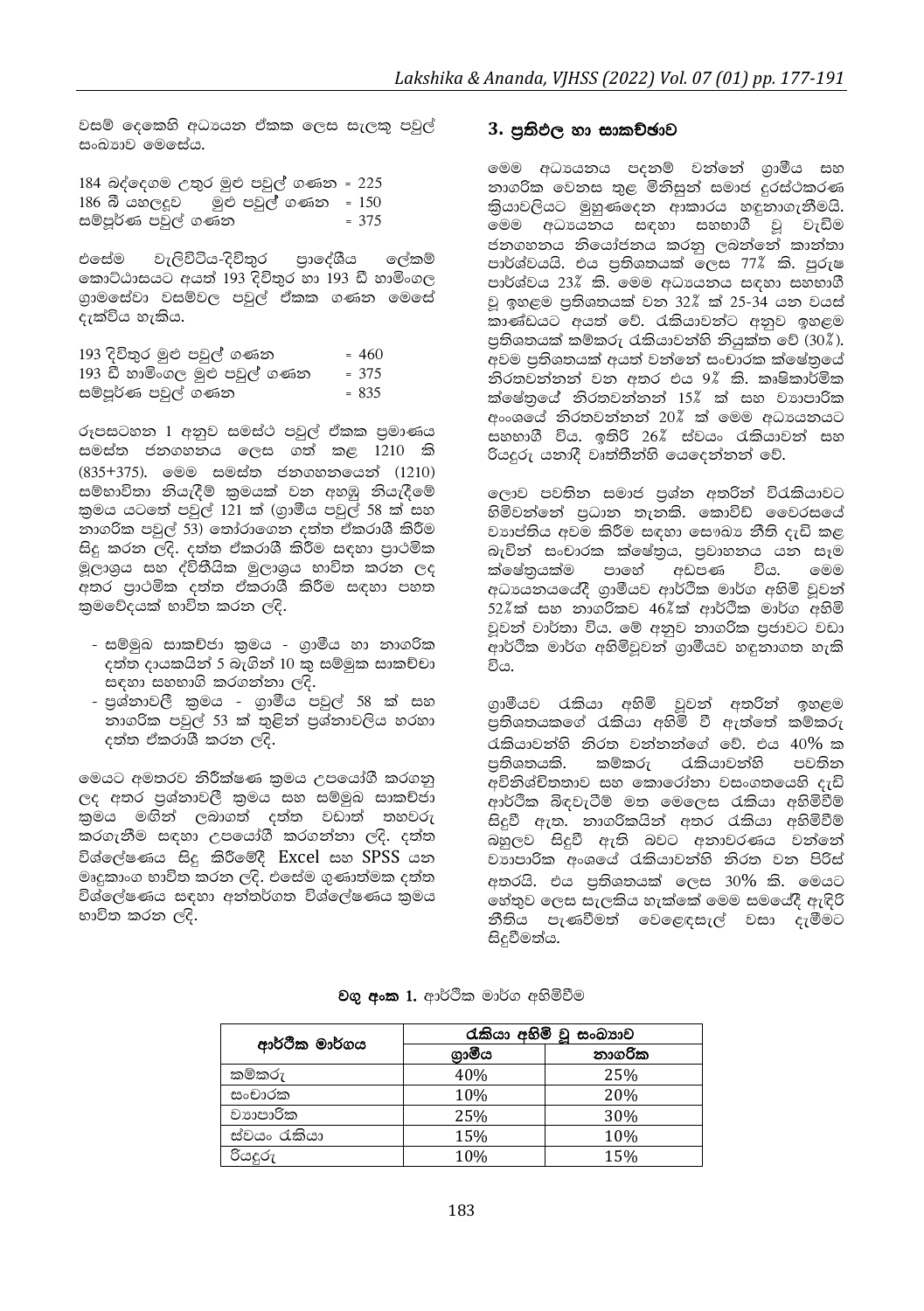සංචාරක ක්ෂේතුයේ රැකියාවන්හි නිරත වන්නන්ගේද රැකියා අහිමිවීමක් දැකගත හැකි වු අතර එය ගුාමීයව 10% පුතිශතයක් සහ නාගරිකව 20% කි. සංචාරකයින් මෙරටට නොපැමිණීම එයට හේතු විය. මෙම වසංගත සමයේදී පුවාහන සේවාවන් ඇණහිටීම හේතුවෙන් රියදුරන්ටද තම රැකියා අහිමි වී ඇති අතර එය ගුාමීයව 10% ක් සහ නාගරිකව 15% ක පුතිශතයකි. එමඟින් ඔවුන්ගේ ආර්ථිකය බිඳවැටී ඇත. ආනයන අපනයන කියාවලීන් බිඳ වැටීමත් සමඟ ස්වයං රැකියා වැනි ක්ෂේතු පවා බිඳවැටීම්වලට ලක්වී ඇත. (වගු අංක 01) ඒ අනුව මෙම පර්යේෂණය මඟින් සාධනය කරගනු ලැබුයේ අඩු ආදායම් ලබන පිරිසට අමතරව සංචාරක, වාහපාරික යනාදී සෑම ක්ෂේතුයකම පාහේ රැකියා කරන පුද්ගලයින් අපහසුතාවන්ට පත් වී ඇති බවයි.

රැකියා අහිමිවීම සම්බන්ධව සාකච්ඡා කරන විට වසංගතයේ අයහපත්ම පතිඵලය වත්තේ ගෝලීය ශුම ආදායමේ දැවැන්ත පාඩුව වන අතර එය ආසන්න වශයෙන් ගෝලීය දේශීය  $\mathbf{c} \in$ නිෂ්පාදිතයෙන් 4.4% කට සමාන වේ. වැඩිහිටි විරැකියා අනුපාතයට සාපේක්ෂව තරුණ විරැකියා අනුපාතය 8.7% ක් දක්වා ඉහළ ගොස් ඇත (Andlib et al., 2021). විරැකියාව ඉතා ඉහළ අගයක් ගැනීමට Covid 19 වසංගතයෙහි අහිතකර බලපෑම හේතු වී ඇත. ඒ අනුව සමාජ දුරස්ථකරණය සෞඛා පිළිවෙතක් වශයෙන් සාර්ථක වුවද මේ හේතුවෙන් ජනතාව ගුාමීය හා නාගරික භේදයකින් තොරව අපහසුතාවන්ට ලක්වී ඇත. Mike Addleman විසින් සිදුකළ පර්යේෂණයකදී අනාවරණය වී ඇති ආකාරයට මෙම වසංගත සමයේදී වැඩිම බලපෑමට ලක්වී ඇත්තේ අඩු වැටුප් සහිත රැකියාවන්හි නියුක්ත වූවන් වන බවයි. මෙහිදී වඩා වැදගත් අනාවරණය වන්නේ මේ හේතුවෙන් ඔවුන් මානසික වශයෙන් ඉතා දැඩි පීඩාවට පත්වී ඇති බව වේ (Addlman, 2020).

Covid 19 සමය තුළ යම් සීමාවකින් යුතුව පුද්ගලයින් රැකියා ස්ථානයන්ට කැඳවන ලදි. නමුත් යම් අවස්ථාවල ඔවුන්ට ලැබුණේ වැටුපෙන් අඩකි. නාගරිකව තම වැටුප් කප්පාදුව පිළිබඳව 45%ක් චෝදනා කරන ලද අතර ගුාමීය පුජාව තුළ එය 42%කි. බහුතරයක් කුලීවැඩ, හෝ වෙනත් රැකියාවන්හි නිරත වීම හේතුවෙන් මේ තත්ත්වය උද්ගත වී ඇත. මේ සමයේදී ගුාමීයව මූලාමය අපහසුතාවන්ට ලක්ව ඇති පිරිස පුතිශතයක් ලෙස 53% කි. නාගරිකව එය 30%ක් වේ. ඒ අනුව නගරයට සාපේක්ෂව ගම තුළ ආර්ථික අපහසුතාවන් බහුල වීම සමාජ දුරස්ථකරණය සමඟ සිදුවී ඇත. තමන්ට මෙම කාලය තුළ විදීමට සිදුවූ ආර්ථික අපහසුතාව එක් දත්ත දායකයෙකු පුකාශ කරන ලද්දේ මේ අයුරිනි.

"කොරෝනා නිසා වැඩ සීමා කරා. ගාණ අඩුවෙන් හම්බ වෙන්නේ. ඒ නිසා ජීවත් වෙන්න හරි අමාරුයි මේක මෙහෙම තවත් කල් තිබ්බොත් අපිට බඩගින්නේ මැරෙන්න තමයි *වෙන්නේ* (සම්මුඛ සාකච්ජා 2020).

සමාජ දුරස්ථකරණයත් සමඟ සෞඛා නීතිරීති වලට අනුගතුවෙමින් තම කාර්යයන් සිදුකිරීමට සිදුවිය. මෙහිදී රජය විසින් අවස්ථාව ලබාදුන් කල්හි යම් භාණ්ඩයක් හෝ සේවාවක් ලබාගැනීමට දිගු පෝලිම්වල විශාල කාලයක් වැය කරමින් රැඳෙන්නට සිදුවිය. මේ හේතුවෙන් තමන් ජනතාවට අපහසුතාවන්ට ලක්වූ බවට වැඩිම පිරිසක් පවසන්නේ නාගරිකව ය (55%). එසේම ගුාමීයව එය 45%ක පුතිශතයකි.

සමාජ දුරස්ථකරණයත් සමඟ ඉතා වෙහෙසකර ජීවිතයක් ගෙවු ජනතාවට එක් අතකින් තම නිවෙස් තුළ කාලය ගතකිරීමට අවස්ථාව උදාවිය. තම විවේක කාලය ගෙවා දැමීමට මිනිසුන් ගෙවතු වගාව යොදාගත් අතර මෙකල එය විශේෂයෙන් මාධා මගින් ජනතාව අතර පුචලිත කිරීමට උත්සාහ කරන ලදි. ගුාමීයව 58%ික් සහ නාගරික 36%ීක් ගෙවතු වගාවට යොමුව තිබේ (වගු අංක 02). විශේෂයෙන්ම මොවුන් කහ, ඉඟුරු වැනි වගාවන් කෙරෙහි යොමුවී ඇති බවට නිරීක්ෂණය කරන්නට ලැබුණි. වසංගත තත්වය හේතුවෙන් විවිධ හෝග ආනයනය නොකිරීම හේතුවෙන් තම නිවාසවලම ඒවා වගා කරගැනීමට යොමු වීම ධනාත්මක තත්ත්වයකි.

| මෙම සමයේදී ලැබුණු ආර්ථික වාසි          | ගාමීය |     | නාගරික   |      |
|----------------------------------------|-------|-----|----------|------|
|                                        | ඔව්   | නැත | ඔව්      | නැත  |
| ගෙවතු වගාවට යොමුවීම                    | 58%   | 42% | 36%      | 64%  |
| රජයෙන් ලබාදුන් ආර්ථික සහන              | 59%   | 41% | 30%      | 70%  |
| නව වාාපාරයක් ආරම්භ කිරීම               | 3%    | 97% | 5%       | 95%  |
| ස්වයං වාහපාරයකට යොමුවීම                | 3%    | 97% | 3%       | 97%  |
| සංචාරක වාහපාරයන්ට යොමුවීම              | 30%   | 70% | $\Omega$ | 100% |
| ඇඳුම් පැළඳුම් සහ ගමන් වියදම් ඉතිරි වීම | 17%   | 83% | 20%      | 80%  |
| පොලී අනුපාතිකය අඩු වීම                 | 33%   | 67% | 8%       | 92%  |

වගු අංක 2. සමාජ දුරස්ථකරණය සහ ආර්ථික තත්ත්වය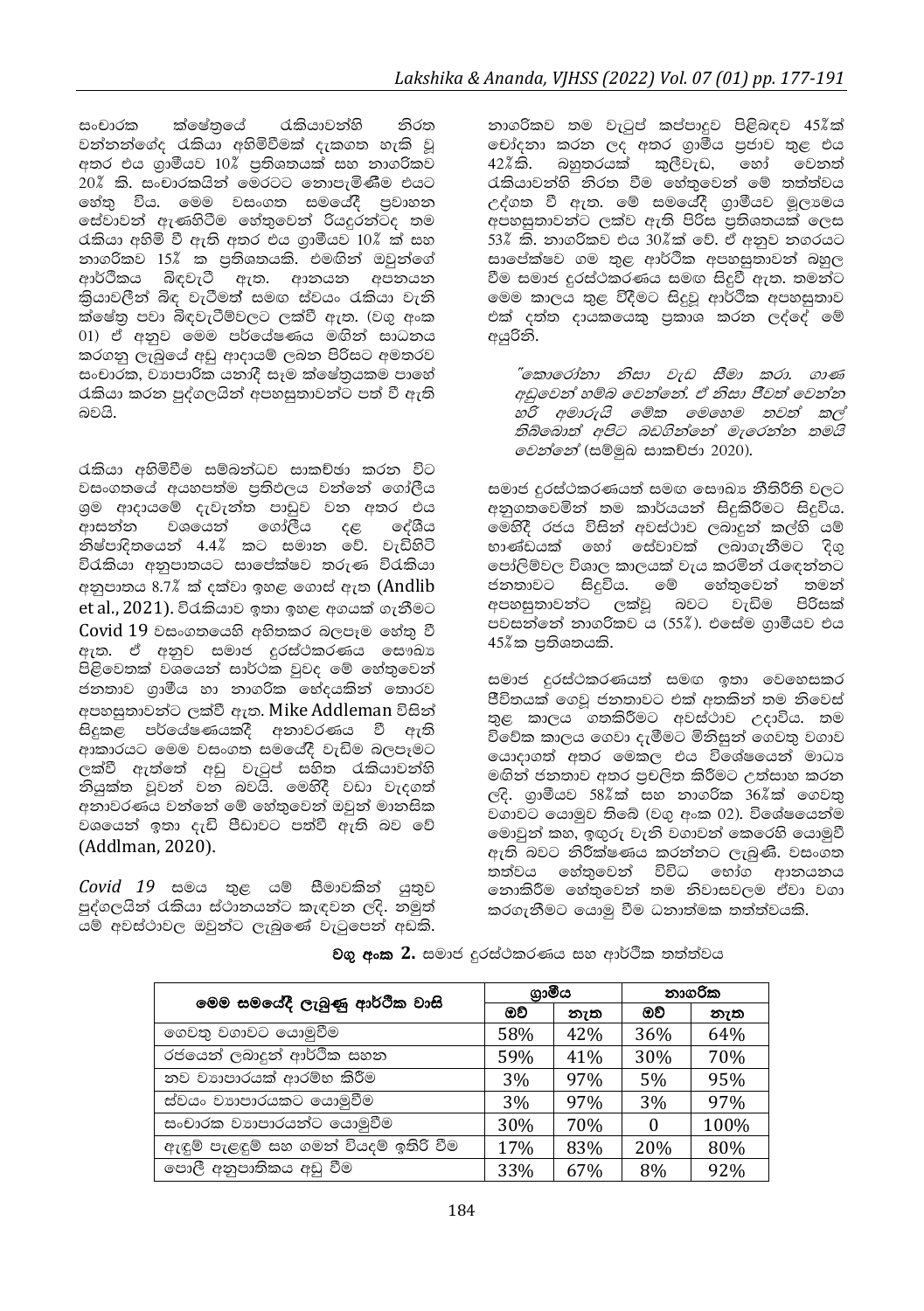උද්ගත වූ තත්ත්වය මත රජය විසින් අඩු ආදායම්ලාභීන් හට සහනාධාර මුදල් ලබාදෙන ලදි. එනම් රු. 5000 ක මුදලක් ජනතාවට සහනයක් ලෙස ලබාදුන් අතර ඒ අතරින් ගුාමීයව වැඩි පවුල් පුමාණයකට මෙම සහනය ලැබී තිබේ. ඒ අනුව ගුාමීයව 59% කට සහ නාගරිකව 30% කට මෙම සහන මුදල් ලැබී ඇත. නමුත් සහනාධාර මුදල් නොලැබූ පිරිසකුත් මෙහි ඇතුළත් වේ. එක් නාගරික දත්තදායකයකු පුකාශ කරන ලද්දේ

"වෙන එකක් තියා අඩුගානේ පන්දාහ වත් නෑ. වාහනේ ෆිනෑන්ස් එක ගෙවන්නත් තියෙනවා. දරුවන්ට උගන්නන්න සල්ලි නෑ. මේවගෙ මවලාවක එහෙම කීයක් හරි ලැබෙනවනම් *ලොකු දෙයක්.*" (සම්මුඛ සාකච්ජා 2020) යනුවෙනි.

ශී ලංකාව වැනි සංවර්ධනය වෙමින් පවතින රටවල ජනයා තම බොහෝ ආර්ථික තත්ත්වයන් පාලනය කරගනු ලබන්නේ රජයේ හෝ පෞද්ගලික බැංකු මඟින් ලබාගත් මූලා ණය වලිනි. මෙම වාසනය හමුවේ ආර්ථික මාර්ග අහිමි වීම නිසාවෙන්ම එවැනි ණය ගෙවාගැනීමට අපහසු වීම බහුල විය. නාගරිකව 12%ක හිඟ වාරික ගෙවීමට ඇති බව පුකාශ කළ අතර ගුාමීයව එය  $10\%$ කි. එසේම පාරිභෝගිකයින්ගේ අවම පැමිණීම මත වාහපාර මුළුමනින්ම කඩා වැටීම සම්බන්ධයෙන් ගුාමීයව වාාපාරිකයින් 54% ක සහ නාගරිකව වාාපාරිකයින් 35% ක අදහස් දක්වන ලදි.

කොවිඩ් 19 වසංගතයත් සමඟ සංචරණ සීමාවත් පැණවීම හේතුවෙන් තමාට අවශා භාණ්ඩ අන්තර්ජාලය හරහා ඇණවුම් කිරීමට යොමුවීම සමාජ පුවණතාවක් ඇතිවුණි. දත්තදායකයින් අතරින් අන්තර්ජාලය මගින් භාණ්ඩ ඇණවුම් කිරීම සම්බන්ධව ගාමීයව 16% ක් හා නාගරිකව 17% ක් උනන්දුව දක්වා ඇත. අන්තර්ජාලය හරහා සිදුකරන වෙළඳ කුමය සම්බන්ධව ගුාමීයව 45% ක් සහ නාගරිකව 60% කගේ අදහස වූයේ මෙම වෙළෙඳ කමය අසාර්ථක බවයි. මෙම වෙළෙඳ කුමය අසාර්ථක බව පැවසීමට හේතුන් වශයෙන් සඳහන් කරන්නේ මෙලෙස භාණ්ඩ ඇණවුම් කිරීමේදී අධික මුදලක් වැය කිරීමට සිදුවීමත් තමා ඇණුවම් කළ භාණ්ඩ අවශා ආකාරයට නොලැබීම ය. භාණ්ඩ හා සේවා ලබාගැනීමට විශාල කාලයක් ගතවීමත්, එම භාණ්ඩයේ ගුණාත්මකභාවය සම්බන්ධයෙන් ගැටලු රාශියක් ඇති බවත් මොවුන්ගේ අදහසයි. භාණ්ඩ ඇණවුම් කිරීමෙන් ලැබූ වාසි අතරින් බහුතරයකගේ අදහස වන්නේ මෙම කුමය මගින් ගනුදෙනු කිරීම සෞඛාගරක්ෂිත බවයි. මේ සම්බන්ධව ගුාමීයව සහ නාගරිකව 50% බැගින් වූ සමාන පුතිශතයක් එකඟ වේ.

ශී ලංකාවේ පුධාන කෘෂි බෝගය වන්නේ වී වුවත් .<br>මෙම පුදේශයේ පුචලිත වාණිජ බෝග වගාව තේ වේ. බහුතරයක් තේ වගාවට තම පුධාන ආර්ථික බෝගයක් ලෙස දැක්වීය. ඒ අනුව ගුාමීයව තේ වගාකරන්නන් 60 $\ell$ ක් සහ නාගරිකව 16 $\ell$ ක් දක්නට ලැබුණි. එළවළු වගාකරන්නන් ගුාමීය 44% ක් හා නාගරිකව 31% ක් දැකගත හැක.

වී වගා කරන්නන් ගුාමීයව 13% ක් සහ නාගරිකව 20% ක් වන අතර, ගුාමීයව කුරුඳු වගාකරන්නන් 41% ක පතිශතයක් සහ නාගරිකව එය 18%ක පතිශතයකි.

| වගාවන් ආශිතව මුහුණ දෙන්නට සිදූ වී ඇති ගැටලු | ගුාමීය | නාගරික |
|---------------------------------------------|--------|--------|
| ආදායම් අඩු වීම                              | 50%    | 73%    |
| ඵලදාව අපතේ යාම                              | 64%    | 91%    |
| නඩත්තුවට මුදල් නොමැති වීම                   | 75%    | 84%    |
| තම බෝග විකුණාගැනීමට අපහසු වීම               | 80%    | 100%   |
| තම බෝග සඳහා සාධාරණ මුදලක් නොලැබීම           | 64%    | 100%   |
| පොහොර නැතිවීමේ ගැටලුව                       | 60%    | 94%    |

වගු අංක 3. වගාවන් ආශිතව දත්තදායකයින්ට මුහුණ දෙන්නට සිදු වී ඇති ගැටලු

මෙම සමයේදී වගාවන් ආශිතව දත්තදායකයින්ට මුහුණදෙන්නට සිදුවූ ගැටලු අතරින් බහුලව මුහුණදෙන්නට සිදුවී ඇති ගැටලුව වන්නේ ආදායම් අඩු වීමයි. ඒ සම්බන්ධව ගුාමීයව 50%ීක් සහ නාගරිකව 73%ක් අදහස් දැක්වීය. එසේම මෙම වසංගත සමයේදී පොහොර ආනයනය නොකිරීම හේතුවෙන් ගුාමීයව 60% පුතිශතයක් සහ නාගරිකව 94% පුතිශතයක් ඔවුන්ගේ බෝග සඳහා අතාවෙශා වූ පොහොර හිඟයට මුහුණ දී ඇත (වගු අංක 03).

අධාහපන ක්ෂේතුය තුළට ඇතිවූ ධනාත්මක බලපෑම් අතරින් වැඩි පිරිසක් අදහස් දක්වන්නේ මෙමගින් දරුවන්ට වැඩි කාලයක් පවුලේ සාමාජිකයින් සමඟ නිවසේ ගත කිරීමට ලැබීම ඔවුන්ගේ මානසික පීඩන තත්වය අවම කරවන්නට නෙකු වු බවයි. ඒ අනුව ගුාමීය පුජාවට වඩා (8%) හා නාගරික (33%) පුජාව මේ සම්බන්ධව එකඟත්වය පුකාශ කරන ලදි. එසේම මෙම කාලය තුළ තරගකාරී අධාහපන රටාවෙන් බැහැරවීමට හැකිවීම සම්බන්ධව 12% ක් තම එකඟත්වය පළ කර තිබේ.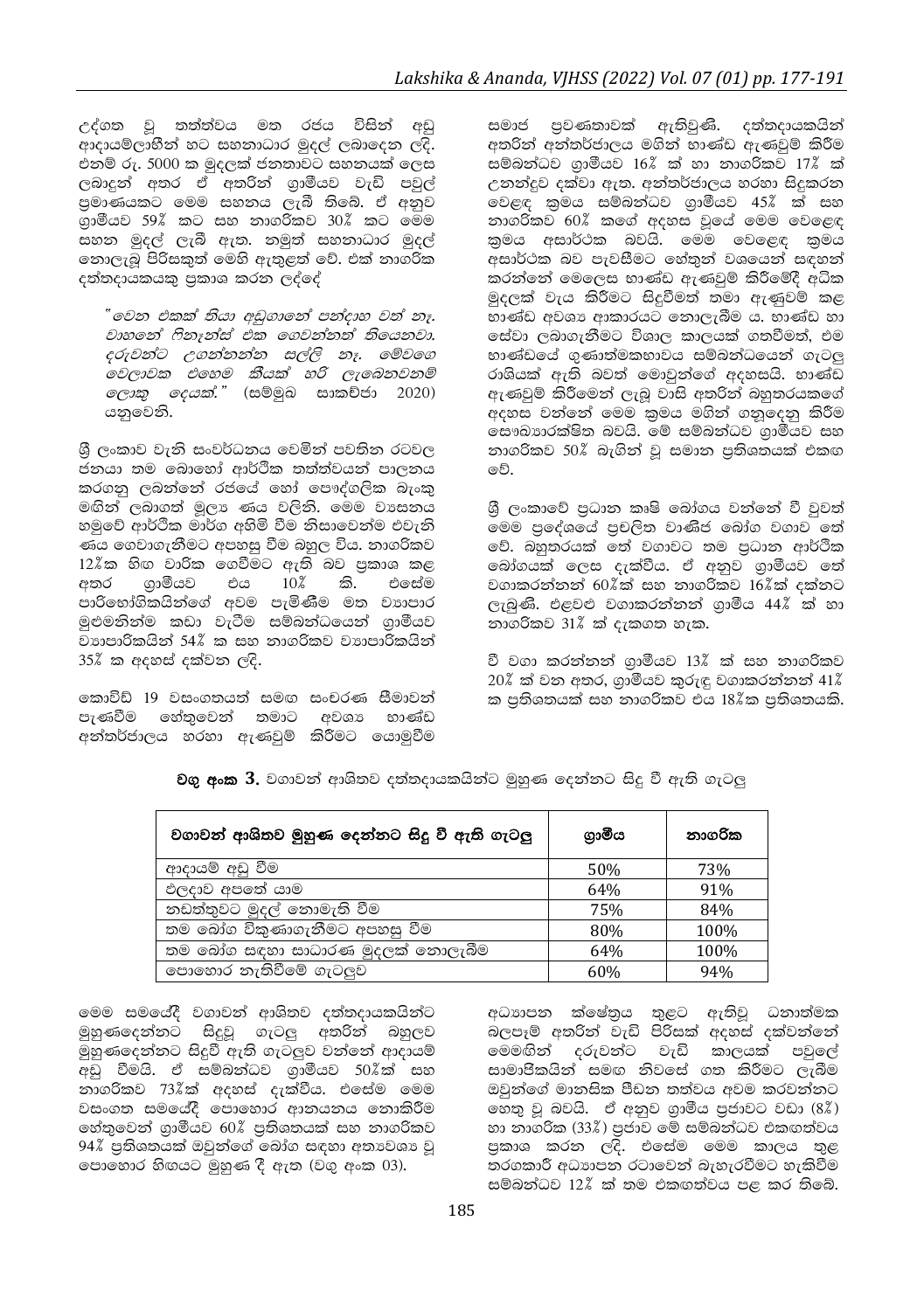විශාල පිරිසක් එකඟ නොවන කරුණක් ලෙස අමතර පන්ති සඳහා වියදම් කළ මුදල් ඉතිරි වීම දැක්විය හැකිය. මෙහිදී අන්තර්ජාලය ඔස්සේ මෙහෙයවන පන්ති සඳහා වැඩි මුදලක් වියදම් කිරීමට සිදුවී ඇති බව ඔවුන්ගේ අදහසයි.

සාමානා පන්ති කාමරයකට වඩා එක් දිනකට පන්ති කිහිපයක් සඳහා සහ පාසල් කටයුතු සඳහා ද අන්තර්ජාල ගාස්තු ගෙවීමට සිදුවීම, පාසල් සහ පෞද්ගලික පන්ති වල අදාළ පාඩම් පෞද්ගලික ධනයෙන් මුදුණය කරගැනීමට සිදුවීම ආදිය එයට හේතු ලෙස දැක්විය හැකිය.

ආර්ථික අපහසුතා හේතුවෙන් රජය විසින් ජනතාවට ණය සහන වාරික කාලයක් ලබා දුන්නද ගාමීයව 60% ක් සහ නාගරිකව 80% ක් ඒ සම්බන්ධයෙන් සිය අකැමැත්ත පළ කරන ලද අතර එයට හේතුව ලෙස මෙම කියාවලියේ තිබූ අකුමවත් බව දැක්වීය.

උදාහරණයක් ලෙස ජනතාවට ණය සහන, වාරික සහන සහ ලීසිං සහන ලබාදෙන බව මාධා මඟින් දැක්වුවද එය පායෝගිකව කියාත්මක නොවු බව මොවුන්ගේ අදහස විය.

| අධාාපන ක්ෂේතුය තුළ මුහුණදෙන්නට සිදුවූ ගැටලු              | ගුාමීය | නාගරික |
|----------------------------------------------------------|--------|--------|
| පාසල් වසා තිබූ කාලය තුළ පාඩම් අතපසු වීම                  | 78%    | 64%    |
| අන්තර්ජාලය ඔස්සේ පාඩම්වලට සම්බන්ධ වීමේදී මුදල් වැය වීම   | 71%    | 54%    |
| අවශා සංඥා පහසුකම් නොමැති වීම                             | 84%    | 61%    |
| විභාග සඳහා මුහුණදීමේදී ගැටලු ඇතිවීම                      | 85%    | 39%    |
| අන්තර්ජාල පාඩම් සඳහා ස්මාර්ට් දුරකථනයක් මිලදී ගැනීමට වීම | 82%    | 66%    |

වගු අංක 4. අධාහපන ක්ෂේතුය තුළ මුහුණදෙන්නට සිදුවූ ගැටලු

වසංගත සමයේ දුරස්ථ අධාහපනය හේතුවෙන් ඇතිවූ පුබල සමාජ බලපෑමක් ලෙස අධාහපනික බලපෑම දැක්විය හැකිය. රාජා මෙන්ම පෞද්ගලික පාසල්, පිටරට විදහල, පෞද්ගලික පන්ති 2020 මාර්තු මාසයේ සිට වසා දැමුණු අතර තැවත 2020 වසර මැද භාගයේ විවෘත කළද 2020 ඔක්තොම්බර් මාසයේ කොරෝනා දෙවන රැල්ලේ බලපෑම නිසා වසා දමන්නට සිදු විය. මෙමඟින් මෙම සියලු අධාහපන ආයතන වල අධාහපනය හැදෑරූ ශිෂා පුජාව අතිශය දුෂ්කර කාලපරිච්ඡේදයකට මුහුණදුන් අතර අලුතෙන් හඳුන්වා දුන් අන්තර්ජාලගත අධාහපන කුමයට අනුගත වීමේද අපහසුතා දක්නට ලැබුණි.

මෙහිදී අන්තර්ජාලය මගින් අධාහපන කටයුතු වලට සම්බන්ධ වීමට සිසුන්ට සිදුවූ අතර මාර්ගගතව අධාහපනය සඳහා සම්බන්ධ වීමට විශාල මුදලක් වැය කිරීමට සිදුවිය. මේ සම්බන්ධව ගුාමීයව 71%ක් සහ නාගරිකව 54%ක් සිය අපහසුතාව ඉදිරිපත් කරන ලදි. එසේම ආර්ථික අපහසුකම් ඇති දරුවන්ට මෙවැනි කුමයකට අනුගත වීමට ගැටලුකාරී විය.

කවදුරටත් අවශා සංඥා පහසුකම් නොමැතිවීම මතද ගැටලුකාරී තත්ත්වයන්ට මුහුණදීමට සිසුන්ට සිදුවිය. එසේම පාසල් වසාදමා තිබූ කාලය තුළ පාඩම් අතපසුවූ බවට ගුාමීයව 78%ක් සහ නාගරිකව 64%ක පුතිශතයක් එකඟ වේ. මේ සමයේදී අධාහපන ක්ෂේතුයේ විශාල පුමාණයක් දුරස්ථකරණය හේතුවෙන් නිර්මාණය වූ බව දැකිය හැකි විය (වගු අංක 04).

මෙම සමයේදී අන්තර්ජාලය මගින් පාඩම්වලට සම්බන්ධ වූවන් අතර ගුාමීයව 47% පුතිශතයක් සහ නාගරිකව 65% පුතිශතයක් විය. අන්තර්ජාලය හරහා දරුවන්ට ඉගැන්වීම සාර්ථක කුමයක්ද, එහි වාසි අවාසි මොනවාද යන්න පිළිබඳව විමසන විට මේ කුමය අසාර්ථක බව 48%ක් පැවසීය. මෙම කුමය සාර්ථක බවට පුකාශ කර ඇත්තේ 14%ක් පමණි. මෙම ඉගෙනුම් කුමවේදය අසාර්ථක වීමට බලපා ඇති හේතුන් අතර අවශා සංඥා පහසුකම් නොමැති වීම, කියාකාරී ඉගෙනුම් කුමවේදයක් නොවීම සහ ආර්ථික පහසුකම් නොමැතිවීම යනාදිය බලපා ඇත. ඒ අනුව මෙම දුරස්ථ කුමය මඟින් ඉගෙනුම් තියාවලිය සිදුකිරීමේදී සජීවීව ඉගැන්වීම් කටයුතු සිදුනොවන බැවින් මෙහි ගැටලකාරී තත්ත්ව පැණනැගී ඇත.

කොවිඩ් වසංගතයත් සමඟ සෞඛා නීතීන්ට අනුව නිවසේ කාලය ගත කිරීමට සිදුවිය. මේ සම්බන්ධව මිනිසුන් තෘප්තිමත් නොවීමට බලපා ඇති හේතුන් අතර ජීවිතය ඒකාකාරීව ගෙවීමට සිදුවීම ගත්විට මේ සම්බන්ධයෙන් ගුාමීයව 10%ක් සහ නාගරිකව 50%ක් වශයෙන් තම අකැමැත්ත දක්වන ලදි. නිවසටම වී සිටීම ආර්ථික අපහසුතා ඇතිකරන බව 95%ක් ගුාමීයව සහ 91%ක් නාගරිකව අදහස් දැක්වූ අතර ඔවුන් එම ගැටලු විසඳා ගැනීමේ මාර්ගයන් සිතමින් කල් ගෙවයි.

මෙම සමයේදී සෞඛා නීතීන්ට අනුව යමින් ඖෂධ සැල් වසා තිබීම හේතුවෙන් ඖෂධ ලබාගැනීමේදී අපහසුතාවන්ට ලක්වන්නට සිදුවිය. ഷ്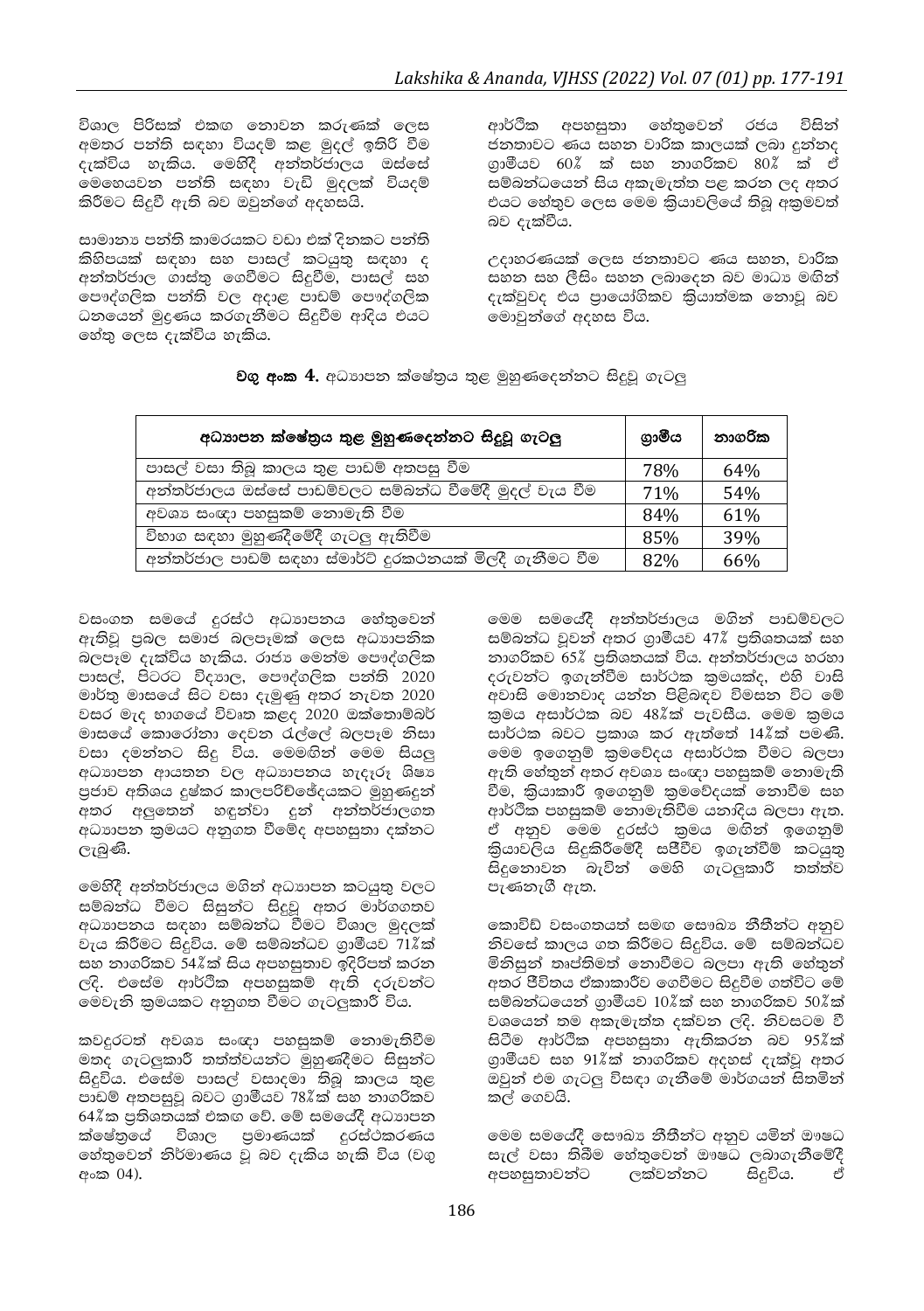සම්බන්ධයෙන් ගුාමීයව 17% ක් සහ නාගරිකව 33% ක් තම අපහසුතාව පිළිබඳව අදහස් ඉදිරිපත් කරන ලදි. මෙහිදී දුරස්ථ කුමවේදය හේතුවෙන්ම 40%ක් ඖෂධ නිවසටම ගෙන්වා ගෙන භාවිතයට යොමුව තිබීම යහපත් පුවණතාවකි.

කොරෝනා වෛරසයෙන් ආරක්ෂා වීමට නම් නිරත්තරයෙත් සෞඛා පිළිවෙත් පිළිපැදිය යුතුය. ඒ අනුව 99%් ක් එකඟ වන සෞඛා පුතිපත්තිය වන්නේ මුඛ ආවරණ පැළැඳීමයි. එසේම සමාජ දුරස්ථකරණ පුතිපත්තිය සම්බන්ධව වැඩිම පුතිශතයක් (95%ී) එකඟ වන්නේ නාගරිකව වන අතර ගාමීයව එය 91% පුතිශතයකි. ඒ අනුව මිනිසුන් සෞඛා උපදෙස්වලට පුධාන තැනක් ලබාදී ඇති බව පෙනෙන අතර එය ඉතාමත් සාධනීය තත්ත්වයකි.

වගු අංක 5.  $Covid$  19 සමඟ නිවසේ කාලය ගතකිරීම තමාට වාසිදායක වු අයුරු

| මානසික තෘප්තියට බලපාන සාධක                           | ගාමීය | නාගරික |
|------------------------------------------------------|-------|--------|
| පවුලේ සාමාජිකයින් සමඟ කාලය ගත කරන්නට ලැබීම           | 61%   | 66%    |
| ජීවිතය පිළිබඳ නව දැක්මකින් යුතුව කටයුතු කරන්නට ලැබීම | 77%   | 60%    |
| කාර්යබහුල ජීවන රටාවෙන් මිදීමට හැකිවීම                | 77%   | 67%    |
| පෝෂණීය ආහාර ලබා ගැනීමට හැකිවීම                       | 82%   | 72%    |
| සරල දිවි පෙවෙතක් ගත කිරීමට ලැබීම                     | 81%   | 68%    |



රූපසටහන 2. සමාජ දුරස්ථකරණය සම්බන්ධ ගැටලුවලට ලබාදිය හැකි විසඳුම්

සමාජ දුරස්ථකරණය මඟින් අපේක්ෂා කරන්නේ කොවිඩ් වාාප්තිය පාලනය කිරීමයි. මෙහිදී සමාජ දුරස්ථකරණය සම්බන්ධ ගැටලු රැසක් පැනනැඟී .<br>ඇති අතර ඒ සඳහා ලබාදිය හැකි සාර්ථකම විසඳුම් අතර දත්තදායකයින් සඳහන් කරන්නේ සමාජ දුරස්ථකරණ නීතිය පිළිබඳ නිරන්තරයෙන් ජනතාව දැනුවත් කළ යුතු බවයි . එසේම සෑම පුද්ගලයෙක්ම සමාජ දුරස්ථකරණ නීතිය ආරක්ෂා කළ යුතු බව මෙහිදී පුකාශ කරයි. එසේම පොදු පුවාහනය තුළ සමාජ දුරස්ථකරණය කිුයාත්මක නොවන බැවින් ඒ සඳහා පුවාහන පහසුකම් විධිමත් කළ යුතු බවටත් පිළිගැනේ (රූපසටහන 2)

එසේම යම් කාර්යයක් කරගැනීමට පෝලිම්වල රැඳීසිටීම වෙනුවට ඒ සඳහා කලින් වෙන්කිරීමකින් පසුව අදාළ කාර්ය සඳහා යාම උචිත බව පිළිගැනේ. සමාජ දුරස්ථකරණය සම්බන්ධ විශාල ගැටලුවක් ලෙස මිනිසුන් සමාජ දුරස්ථකරණය කොවිඩ් වසංගතයෙන් ආරක්ෂා වීමට ඇති කියාමාර්ගයක් ලෙස පිළිගත්තද එය පායෝගික වශයෙන් අනුගමනය නොකිරීම දැක්විය හැකිය. ඒ සඳහා මිනිසුන්ගේ ආකල්පමය වෙනසක් සිදුකළ යුතු බවත් තමා ගැන මෙන්ම අනිකා ගැනද සිතා සමාජ දුරස්ථකරණය පවත්වා ගතයුතු බවත් දත්තදායකයින්ගේ අදහසයි. එසේම මෙවැනි තත්ත්වයකදී සැලසුම්සහගතව කටයුතු කිරීම වැදගත් වේ. යම් කාර්යයකට සැලැසුමක් ඇත්තම් එය සාර්ථක කරගත හැක. ඒ අනුව වසංගත තත්ත්වයකදීද සෞඛාගරක්ෂිත පියවර අනුගමනය කරමින් එම වසංගත තත්ත්වයට මුහුණදීමට හැකිවේ. දත්තදායකයින්ගේ අදහස් අනුව සමාජ දුරස්ථකරණ නීති තිබීම ඉතාමත් හොඳ වුවද එය පිළිපැදීමේ ගැටලු තිබේ.

### 4. නිගමන සහ නිර්දෙශ

මෙම පර්යේෂණය මඟින් අධාපයනය කරනු ලැබුවේ  $Covid$  19 වසංගතයත් සමඟ ඇතිකළ සමාජ දූරස්ථකරණයට ගුාමීය සහ නාගරික ජනතාව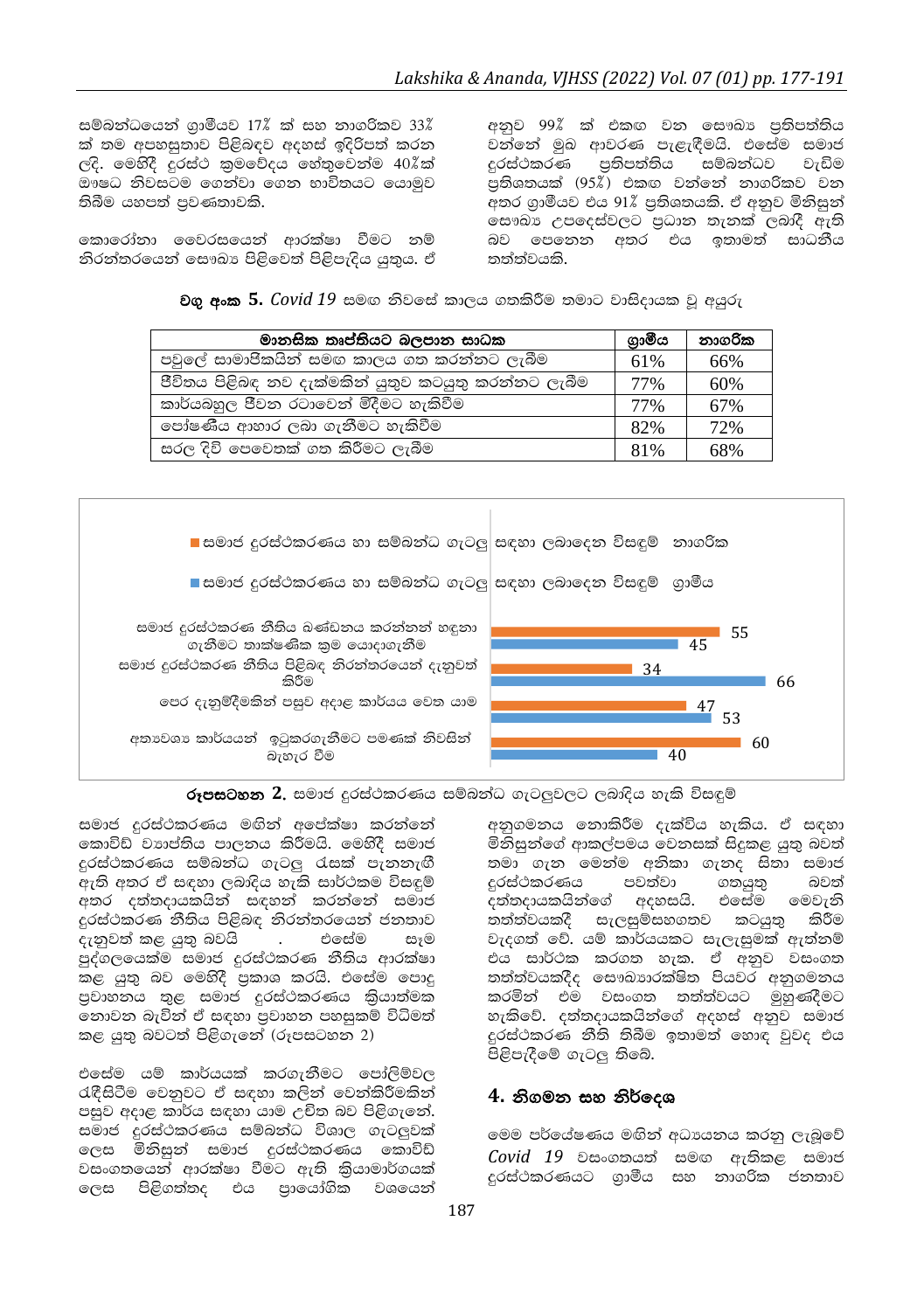මුහුණදුන් ආකාරය පිළිබඳවයි. සමාජ දුරස්ථකරණය ඇතිකරනු ලැබුවේ Covid 19 වෛරසයේ වහාප්තිය අවම කිරීම සඳහා වන සෞඛා පිළිවෙතක් ලෙසිනි. නමුත් අවසානයේදී එය සෞඛා නීතියක් බවට පත් විය.

නාගරික ක්ෂේතුයට වඩා ගුාමීය ක්ෂේතුය තුළ සමාජ දුරස්තකරණය හේතුවෙන් ආර්ථික අපහසුතා වාර්තා විය. කවර පුද්ගලයෙකු කවර ආර්ථික මට්ටමක සිටියත් මෙම සමයේදී රැකියාවන්ට යාමට බාධා පැමිණීමෙන් ඔවුනට ආර්ථික අපහසුතා ඇති වනු මෙම දෙඅංශය තුළදීම දැකගත හැකි විය.

 $Covid$   $19$  වාාප්තියත් සමඟ කෘෂිකාර්මික ක්ෂේතුය ආශිතව කෘෂිකාර්මික කටයුතුවල යෙදෙන්නන්ට යම් ගැටලුකාරී තත්ත්ව උද්ගත වුවද වෙනත් ක්ෂේතුවලට සාපේක්ෂව දැඩි අපහසුතාවන්ට ලක් වන්නට සිදුවී නැත. ගුාමීය සහ නාගරික කිසිදු ඇසුරෙහි විශාල ගැටලු රැසකට මුහුණදෙන්නට සිදුවී ඇත. එහිදී වැඩිම අපහසුතාවන්ට ලක්වී ඇත්තේ ගුාමීය සිසුන් ය. අන්තර්ජාලය මගින් පාඩම්වලට සම්බන්ධ වීමේදී නගරයේ තරම් දැඩි අවධානයක් ගුාමීයව ඒ කෙරෙහි යොමු කොට තැත.

සමාජ දුරස්ථකරණයත් සමඟ නිවසේ පවුලේ සාමාපිිකයින් සමඟ ගතකරන්නට ලැබීම සම්බන්ධව වැඩි පිරිසක් තෘප්තිමත් වන බව පවසා තිබුණද එම තෘප්තියට ආර්ථික ගැටලු යම් පුමාණයකට හරස් වී ඇත. නමුත් මේ සමය පවුලේ සාමාජිකයින් සමඟ නිවසේ ගත කිරීමට ලැබීම වාසිදායක වී ඇත්තේ විශේෂයෙන්ම නාගරිකයින්ට වන අතර මෙමඟින් පවුලේ සබඳතා ශක්තිමත් කරගන්නටද ඔවුනට ඉඩකඩ ලැබී ඇත.

ඇතැමෙක් සමාජ දුරස්ථකරණ නීතිය සම්බන්ධව අවධානය යොමු කළද සාමානා ජනතාව අතර මුල් කාලයේදී මෙන් දැඩි උනන්දුවක් ඒ සම්බන්ධව නැත. එසේම සෞඛා නීතීරීතීන්ට අනුව පොදු පුවාහනය සූදානම් කර නැත. එසේම පොදු ස්ථානවලදී තම තමන්ට රිසි පරිදි කටයුතු කරන්නට ජනතාව පෙළඹී ඇත. එහිදී ඔවුන් සෞඛා උපදෙස් පිළිපදින්නේ නීතියේ දණ්ඩනයට ඇති බිය නිසා පමණි. සමාජ දුරස්ථකරණය ආරක්ෂා කිරීම යම් අවස්ථාවන්වලදී අමතක කොට හැසිරීම විශාල සෞඛා ගැටලුවක් බවට පත්වී ඇත.

මෙම පර්යේෂණයෙහි කේන්දීය අරමුණ වූයේ සමාජ දුරස්ථකරණය ගුාමීය සහ නාගරික සාමානා ජනපීිවිතයට ඇති කළ ධනාත්මක සහ සෘණාත්මක බලපෑම් අධායනය කිරීම වේ. ඒ අනුව මෙම පර්යේෂණය තුළින් එම අරමණ ඉටු කරගැනීමට සමත් වූ අතර ඒ අනුව හඳුනාගත හැකිවූයේ සමාජ දුරස්ථකරණය ගුාමිය හා නාගරික වශයෙන් පැවතුණද පොදුවේ වෙනස්කම් මුළුමහත් ජනතාවටම අඩු වැඩි වශයෙන් එම බලපෑම් පොදු වූ බවයි. සමාජ දුරස්ථකරණය හේතුවෙන් ඇති වූ ධනාත්මක බලපෑම් වශයෙන් පෙර පැවති කාර්යබහුල පීචිතයෙන් මිදී පවුලේ සාමාජිකයින් සමඟ දිවි ගෙවීමට ලැබීම, තම විවේකී කාලය ඵලදායී ලෙස ගෙවීම සඳහා ගෙවතු වගාවෙහි නිරත වී ආර්ථික වාසි ලබාගැනීම, රජය මඟින් ලැබුණු ආර්ථික සහන සහ අධාහපන ක්ෂේතුයන්හි පැවති තරඟකාරීත්වය යම් මට්ටමකට පහත වැටීම, මානසික සමතාව වර්ධනය වීම යන කරුණු දැක්විය හැකිය.

එසේම සමාජ දුරස්ථකරණය හේතුවෙන් ඇතිවූ සෘණාත්මක බලපෑම් වශයෙන් රැකියා අහිමි වීම. රැකියාවන්හි වැටුප් සීමාවීම නිසා ඇතිවු ගැටලු, ආර්ථික අපහසුතා වර්ධනය වීම, අධාහපන මාර්ගගත කුමය යොදාගැනීම කියාවලියේදී හේතුවෙන් මතුවූ ගැටලු , මෙම සමයේදී ඔසුසැල් වසා තැබීම නිසා ඇතිවූ අපහසුතා, ණය වාරික ගෙවීමේ දුෂ්කරතා, අතාවශා භාණ්ඩ හිඟය ආදිය දැක්විය හැකිය. ඒ අනුව සමාජ දුරස්ථකරණය සෞඛා පිළිවෙතක් වශයෙන් සාර්ථක වුවද මේ හේතුවෙන් ජනතාව ගුාමීය හා නාගරිකව භේදයකින් තොරව අපහසුතාවන්ට ලක්වී ඇත.

මෙම පර්යේෂණයේ සුවිශේෂී අරමුණක් වුයේ සමාජ දුරස්ථකරණය හේතුවෙන් ගුාමිය හා නාගරික ජනපීිවිතයට ඇතිකළ සෘණාත්මක බලපෑම් අවම කිරීමට ගතහැකි පියවර අධායනය කිරීමයි. ඒ අනුව හඳුනාගැනීමට හැකිවුයේ අතාවශා කාර්යයන් පමණක් ඉටුකරගැනීමට අවස්ථාව සලසා දීම, සමාජ දුරස්ථකරණය පිළිබඳ නිරන්තරයෙන් ජනතාව දැනුවත් කිරීම, කලින් වෙන්කිරීමකින් පසුව අදාළ සේවාව ලබාගැනීමට යාම, වසංගත තත්ත්වයකදී සැලසුම්සහගත කටයුතු කිරීම ආදිය සෘණාත්මක බලපෑම් අවම කිරීම සඳහා යොදාගත හැකි බවය.

අනාගතයේ මෙවැනි තත්ත්වයක් අභිමුව දෛනික කටයුතු පවත්වාගෙන යා යුතු ආකාරය පිළිබඳව යෝජනා ඉදිරිපත් කිරීමේදී මෛතික කටයුතුවලට බාධාවක් නොවන පරිද්දෙන් සෞඛා උපදෙස්වලට අනුව කටයුතු කිරීම සඳහා පෞද්ගලික හෝ රජයේ ආයතන වල අන්තර්ජාලය මගින් සේවාවන් ලබාදීම සම්බන්ධයෙන් අවධානය යොමු කිරීම වැදගත්වේ. එහිදී මෙතෙක් මෘදු පිටපත් ලෙස නොතිබුණු ලිපි ලල්ඛන මෘදු පිටපත් බවට හැරවීම, නව මෘදුකාංග භාවිතය මගින් සේවා, අන්තර්ජාලය මාධා කොටගෙන නොකඩවා සිදු කිරීම වඩා යෝගා වේ. මෙහිදී සේවාව ලබන්නා වෙත පහසු කුම ඔස්සේ සේවාය සැපයීම මෙන්ම මුදල් ගනුදෙනු සිදුවන ස්ථාන වලදී පහසු මෙන්ම ආරක්ෂිත අන්තර්ජාල පරිසරයක් සකස් කිරීමට මෙම ආයතන වලට යොමුවිය හැකිය. මීට අමතරව අතාවශා සේවා සැපයීම අවශා විට එම අදාළ ආයතන වල නියෝජිතයින් සෞඛාගරක්ෂිතව සේවාව අවශා ස්ථානය වෙත ගොස් සැපයීම (විශාල සෙනගක් ආයතනය වෙත ගෙන්වා ගැනීම වෙනුවට),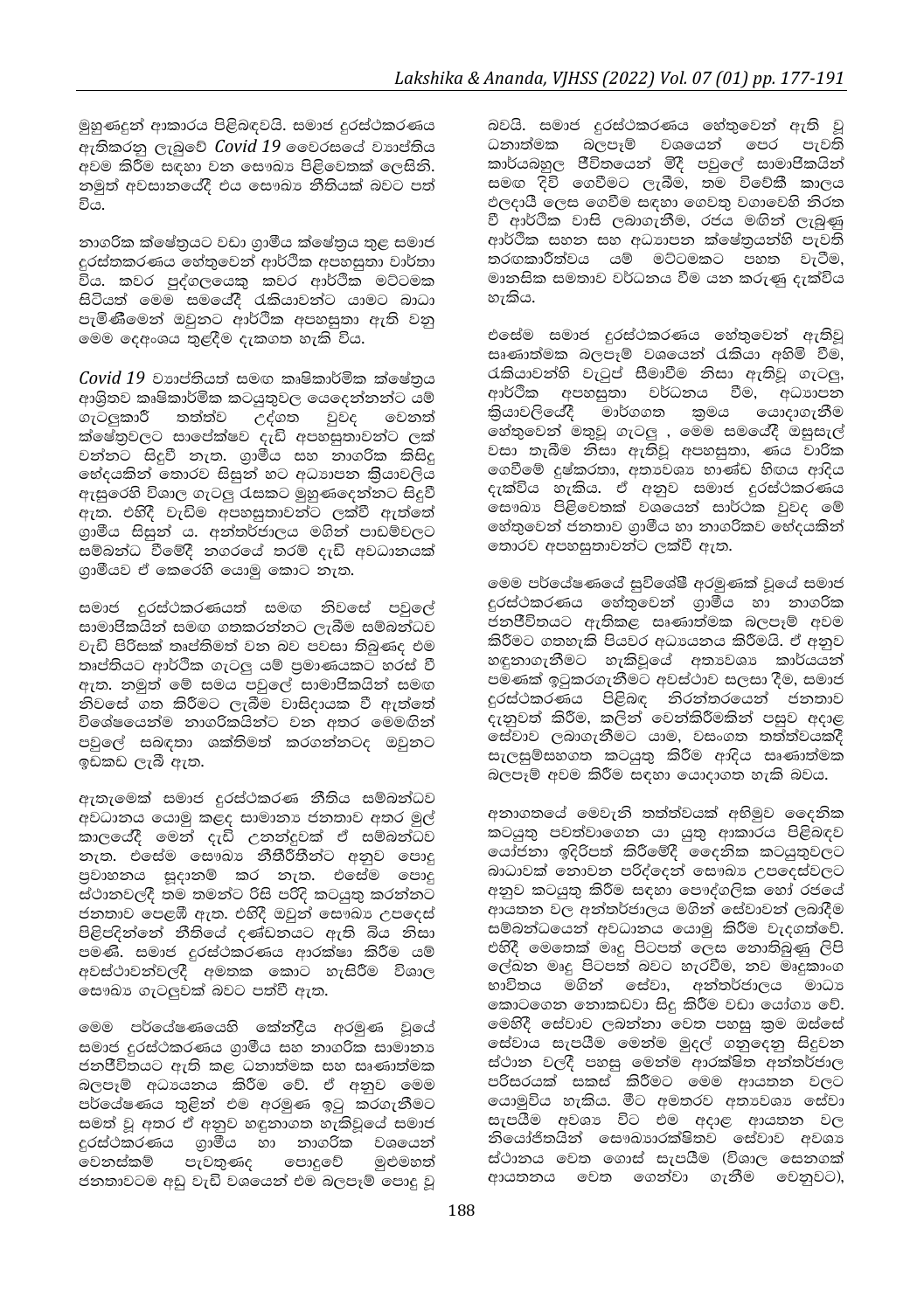සන්නිවේදනය හැකිතාක් සමාජ මාධා එසේත් නැතිනම් අන්තර්ජාලය ඔස්සේ සිදු කිරීම, ආදිය වෙත යොමුවිය හැකිය.

වඩා වැඩි වශයෙන් අවධානය යොමුවු කරුණක් ලෙස ආහාර දුවා, එළවළු පුවාහනය සහ බෙදාහැරීමේ ගැටලු දැක්විය හැකිය මේ සඳහා වඩාත් යෝගා වන්නේ ගුාමීය හෝ නාගරික වෙළෙඳසැල් සහ පුධාන ආර්ථික මධාස්ථාන අතර සම්බන්ධතා ජාලයක් ඇතිකිරීමත් දුරකතන හෝ අන්තර්ජාල මාධා ඔස්සේ ඉතා සීමිත පිරිසක් යොදාගෙන එළවළු හෝ අතාවශා ආහාර දුවා මෙම ජාලය මුලුමුළුල්ලේ පුවාහනය සහ බෙදා හැරීමයි. මෙම ජාලයට ගොවීන්ද සම්බන්ධ කරගැනීමෙන් කාර්යක්ෂම සේවාවක් සැපයීම සිදු කළ හැකිය. භාණ්ඩ සඳහා පාලන මිලක් නිකුත් කිරීම මෙවැනි වසංගත සමයකදී අතාවශාංයෙන්ම කළයුත්තකි.

අනෙක් අතට ගාමීය වශයෙන් රකියාවන්හි නියක්ත .<br>සහ රැකියාවෙහි ස්වභාවය අනුව ජනගහන ලේඛනයක් අන්තර්ජාලය ඔස්සේ පවත්වා ගැනීමත් එම එක් එක් පුද්ගලයින්ට එම දත්ත යාවත්කාලීන කිරීමට අවස්ථාවක් ලබාදීමත් මගින් මෙවැනි වසංගත සමයකදී සතා වශයෙන් ආර්ථික අපහසුතා ඇති පවුල් හෝ පුද්ගලයින් හඳුනාගෙන ඔවුන්ට රජයෙන් යම් සහන ලබාදීමත් එසේ සහන ලබාදීමට හැකි වෙනත් පාර්ශ්ව වෙත එම පවුල් වල දත්ත යොමු කිරීමේ හැකියාවද ඇතිවේ.

මෙම කියාවලිය ඔස්සේම නිවැරදිව නිරෝධායනය වන හෝ ආසාදිතයින් හදුනා ගැනීමද වහා පියවර ගැනීමටද යොමුවිය හැකිය. අධාහපනයද අන්තර්ජාල මාධා වෙත යාවත්කාලීන කිරීමත් අන්තර්ජාල පහසුකම් නොමැති පුරේශ විදුහල්පතිවරුන් ඔස්සේ හඳුනාගෙන රජය විසින් ඒ සඳහා පියවර ගැනීමත් අඩු ආදායම් ලාභී පවුල් වල පාසල් දරුවන්ට නොමිලේ පරිගණක හෝ ස්මාර්ට් දුරකතන විදුහල්පතිවරුන්ගේ අධීක්ෂණය යටතේ ලබාදීමට කටයුතු කිරීමත් සිදු කළ හැකිය.

පුවාහන පහසුකම් විධිමත් කිරීමේදී පුමාණවත් තරම් බස්රථ ලබාදීම සහ වැඩි මුදලක් ගෙවමින් හෝ සෞඛාගරක්ෂිතව ගමන් බිමන් යාම සඳහා අවස්ථාව ලබාදීම උචිත වේ. සමාජ දුරස්ථකරණ නීතිය ඇතුළු අනෙක් නීතීන් බණ්ඩනය කරන්නන් හඳුනාගැනීමට තාක්ෂණික වශයෙන් මැදිහත්වීම වැදගත් පියවරකි.

සංචාරක කර්මාන්තය සෞඛාාරක්ෂිතව කියාත්මක කිරීමට සැලසුම් සැකසීම සහ එහිදී දේශීය සංචාරකයින් සඳහාද වැඩි ඉඩකඩක් ලබාදීම මඟින් සංචාරක ක්ෂේතුය ආශිත ගැටලුවලට නිසි විසඳුම් සොයා බැලීමට හැකිවේ. මෙම වසංගත සමයේදී වාහපාර ගොඩනැංවීම සඳහා වාහපාරිකයින්ට රජයේ උපකාරය ලබාදීම සිදු කළ හැකිය.

## 5. ආශිත ගුන්ථ

- අමරදාස, තේ. එන්. ඕ. (2014). *සෞඛා ක්ෂේතුයේ නවතම ලසායාගැනීම් -* 1. කොළඹ 10: ගොඩගේ පකාශකයෝ.
- එදිරිසිංහ, ඩී. ඩබ්. (2017). *ළමා වියයි සුව දිවියයි.* කොළඹ 10: පහන් පකාශන.
- කුලතුංග, එන්. (2020). *කොරෝනා වෛරසයෙන්* වසා දැමු වුහාන් අධිෂ්ඨානයේ හා ධෛර්යයයේ කතා. බත්තරමුල්ල: තෙප්චූන් පුකාශකයෝ.
- මහවත්ත, ඒ. (2020). *රටවල් බිළිගත් වසංගත* @csto. Retrieved From: https://www.ada.lk/opinion/රටවල්බිලිග ත්වසංගතරෝග/2-359438
- රත්නායක, ආර්. (2017). ආරෝගහ වෙද අත්පොත. ජා ඇළ: සමන්ති පොත් පුකාශකයෝ.
- ලසෟඛා පුවර්ධන කාර්යාංශය. (2021). Retrieved From: https://hbp.health.gov.lk/en/covid-19
- Addelman, M. (2020 April 20). Covid-19 social distancing having significant impacts on mental health. Retrieved From https://medicalxpress.com/news/2020-04-covid-social-distancing-significantimpacts.html.
- Adedoyin, O. B. & Soykan, E. (2020). Covid 19 Pandemic and online learning: the challenges and opportunities, Interactive learning environments, 2020, p.1-13, DOI:10.1080/10494820.2020.1813180
- Ananda, T., & Ali, I. (2022). Sri Lankans' Negotiations Around Covid-19: Can a Culture Control a Viral Outbreak. In I. Ali. and D. Floyd (Eds.), Negotiating the Pandemic Cultural, National, and Individual Constructions of COVID-19 (No Routledge  $12$ .  $Inc$  $ISBN-$ 9781032028408. Retrieved From: https://www.routledge.com/Negotiating -the-Pandemic-Cultural-National-and-Individual-Constructions/Ali-Davis-Floyd/p/book/9781032028408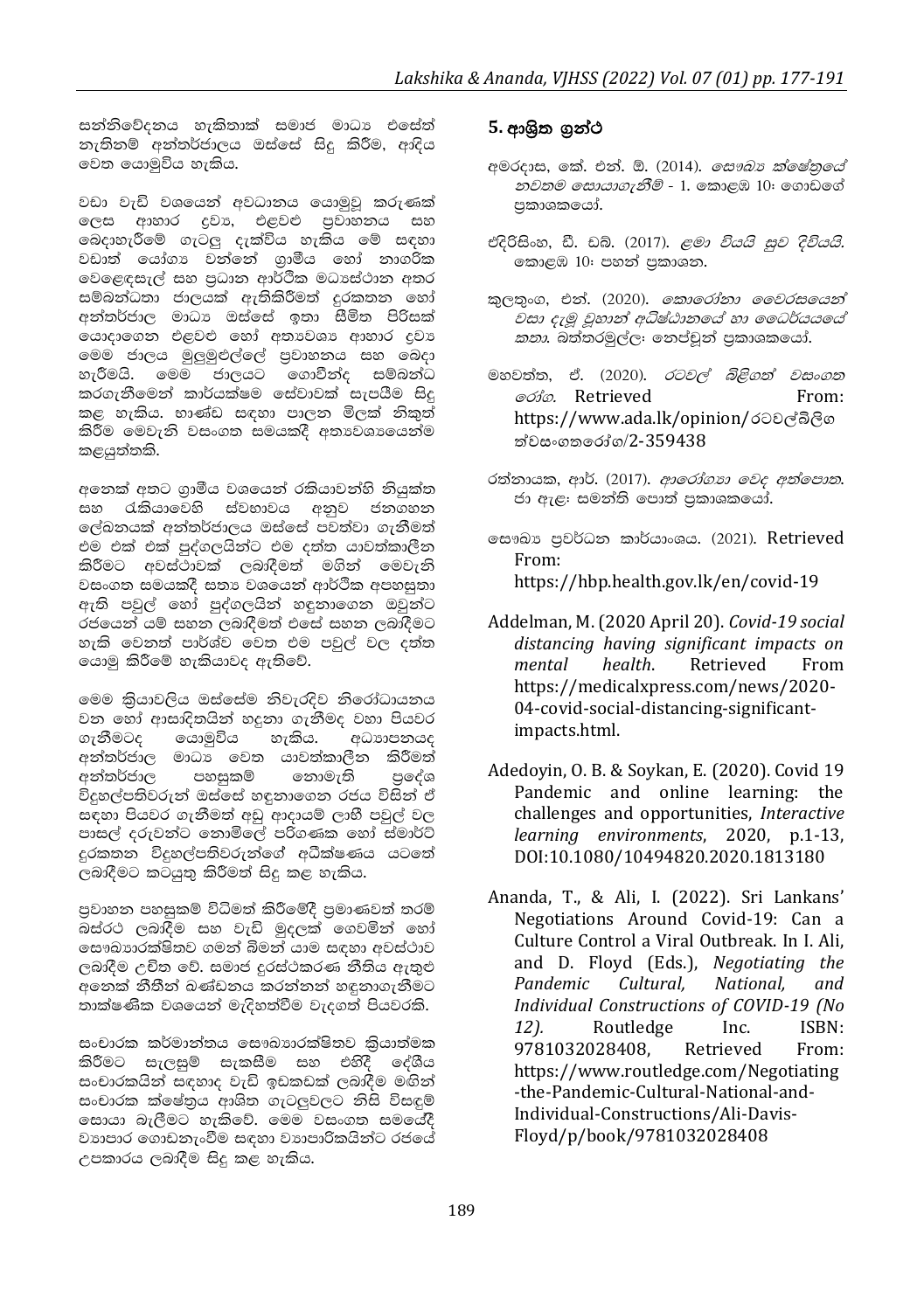- Andlib, Z., Su, C. W., & Ullah, S. (2021). Covid-19 pandemic and unemployment dyímics in European economies, *Economic Research- Ekonomska Istrazivanja*, 2021, p. 1-13, DOI: 10.1080/1331677x.2021.1912627.
- Bandyopadyay, S., Rao, A. R., & Sinhan, K. (2020). Models for social networks with statistical Application, Retrieved From: [https://us.sagepub.com/en](https://us.sagepub.com/en-us/nam/models-for-social-networks-with-statistical-applications/book229791)[us/nam/models-for-social-networks](https://us.sagepub.com/en-us/nam/models-for-social-networks-with-statistical-applications/book229791)[with-statistical](https://us.sagepub.com/en-us/nam/models-for-social-networks-with-statistical-applications/book229791)[applications/book229791.](https://us.sagepub.com/en-us/nam/models-for-social-networks-with-statistical-applications/book229791)
- Bell, L. M., Hatoun, J. (2020). The impact of covid 19 social distancing on other infection in children*,* Retrieved From: [https://www.jwatch.orgí52378/2020/09](https://www.jwatch.orgí52378/2020/09/03/impact-covid-19-social-distancing-other-infections) [/03/impact-covid-19-social-distancing](https://www.jwatch.orgí52378/2020/09/03/impact-covid-19-social-distancing-other-infections)[other-infections](https://www.jwatch.orgí52378/2020/09/03/impact-covid-19-social-distancing-other-infections)
- Carrington, D. (2020). *UK road travel falls to 1955 levels as Covid-19 lockdown takes hold***,** Retrieved From: [:https://www.theguardian.com/uk](https://www.theguardian.com/uk-news/2020/apr/03/uk-road-travel-falls-to-1955-levels-as-covid-19-lockdown-takes-hold-coronavirus-traffic)[news/2020/apr/03/uk-road-travel-falls](https://www.theguardian.com/uk-news/2020/apr/03/uk-road-travel-falls-to-1955-levels-as-covid-19-lockdown-takes-hold-coronavirus-traffic)[to-1955-levels-as-covid-19-lockdown](https://www.theguardian.com/uk-news/2020/apr/03/uk-road-travel-falls-to-1955-levels-as-covid-19-lockdown-takes-hold-coronavirus-traffic)[takes-hold-coronavirus-](https://www.theguardian.com/uk-news/2020/apr/03/uk-road-travel-falls-to-1955-levels-as-covid-19-lockdown-takes-hold-coronavirus-traffic)
- Coronavirus disease (COVID-19) advice for the public. (2020). Retrieved From: [https://www.who.int/emergencies/disea](https://www.who.int/emergencies/diseases/novel-coronavirus-2019/advice-for-public%20accessed) [ses/novel-coronavirus-2019/advice-for](https://www.who.int/emergencies/diseases/novel-coronavirus-2019/advice-for-public%20accessed)[public%20accessed](https://www.who.int/emergencies/diseases/novel-coronavirus-2019/advice-for-public%20accessed)
- *Country & Technical Guidance - Coronavirus disease (COVID-19)*. (2021). Retrieved From: https://www.who.int/emergencies/disea ses/novel-coronavirus-2019/technicalguidance
- Donnelly, R., Patrinos. H. A., & Greshan, J. (2021). The impact of covid 19 on Education recommendations and opportunities for Ukraine, Retrieved From: https://worldbank.org/en/news/opinion

/2021/04/02/the -impact-of-covid-19-

on-education-recommendations-andopportunities-for-ukraine

Economy next. (May 6, 2021). *Updated list of lockdown / isolated areas in Sri Lanka.*  Retrieved From: [https://economynext.com/updated-list](https://economynext.com/updated-list-of-locked-down-isolated-areas-in-sri-lanka-may-17-81541/)[of-locked-down-isolated-areas-in-sri](https://economynext.com/updated-list-of-locked-down-isolated-areas-in-sri-lanka-may-17-81541/)[lanka-may-17-81541/](https://economynext.com/updated-list-of-locked-down-isolated-areas-in-sri-lanka-may-17-81541/)

- Epidemiology Unit (2021). Covid 19 confirmed death week analysis. Ministry of Health, Sri Lanka, Retrieved From: [https://www.epid.gov.lk/web/index.php](https://www.epid.gov.lk/web/index.php?option=com_content&view=article&id=225&lang=en) [?option=com\\_content&view=article&id=2](https://www.epid.gov.lk/web/index.php?option=com_content&view=article&id=225&lang=en) [25&lang=en.](https://www.epid.gov.lk/web/index.php?option=com_content&view=article&id=225&lang=en)
- Nicola, M., Alsafi, S., & Agha, R. (2020). The socio-economic implication of the coronavirus pandemic, Retrieved From: [https://www.ncbi.nlm.nih.gov/pmc/artic](https://www.ncbi.nlm.nih.gov/pmc/articles/PMC7162753/) [les/PMC7162753/.](https://www.ncbi.nlm.nih.gov/pmc/articles/PMC7162753/)
- Scott, A. M., Gross, L. J., (2021). Covid 19 and crime: Analysis of crime dynamic amidst social distancing protocols, Retrieved From: https://journals.plos..org/plosone/articl e?id=10.1371/journal.pone.0249414.
- Shukman, D. (2020 June 23). *Coronavirus: Could social distancing of less than two meters work,* Retrieved from: [https://www.bbc.com/news/science](https://www.bbc.com/news/science-environment-52522460)[environment-52522460](https://www.bbc.com/news/science-environment-52522460)
- Smith, W. A., & Freedman, D. O. (2020). Isolation, Quarantine, social distancing and community containment: pivotal role for old0style public health measure in the novel corona virous outbreak, 27, p. 1-2. Retrieved From: https://academic.oup.com/jtm/article/2 7/2/taaa020/5735321
- Social distancing. (n.d.). In *Oxford online*  dictionary. Retrieved From: [https://www.oxfordlearnersdictionaries.](https://www.oxfordlearnersdictionaries.com/definition/english/social-distancing) [com/definition/english/social-distancing](https://www.oxfordlearnersdictionaries.com/definition/english/social-distancing)